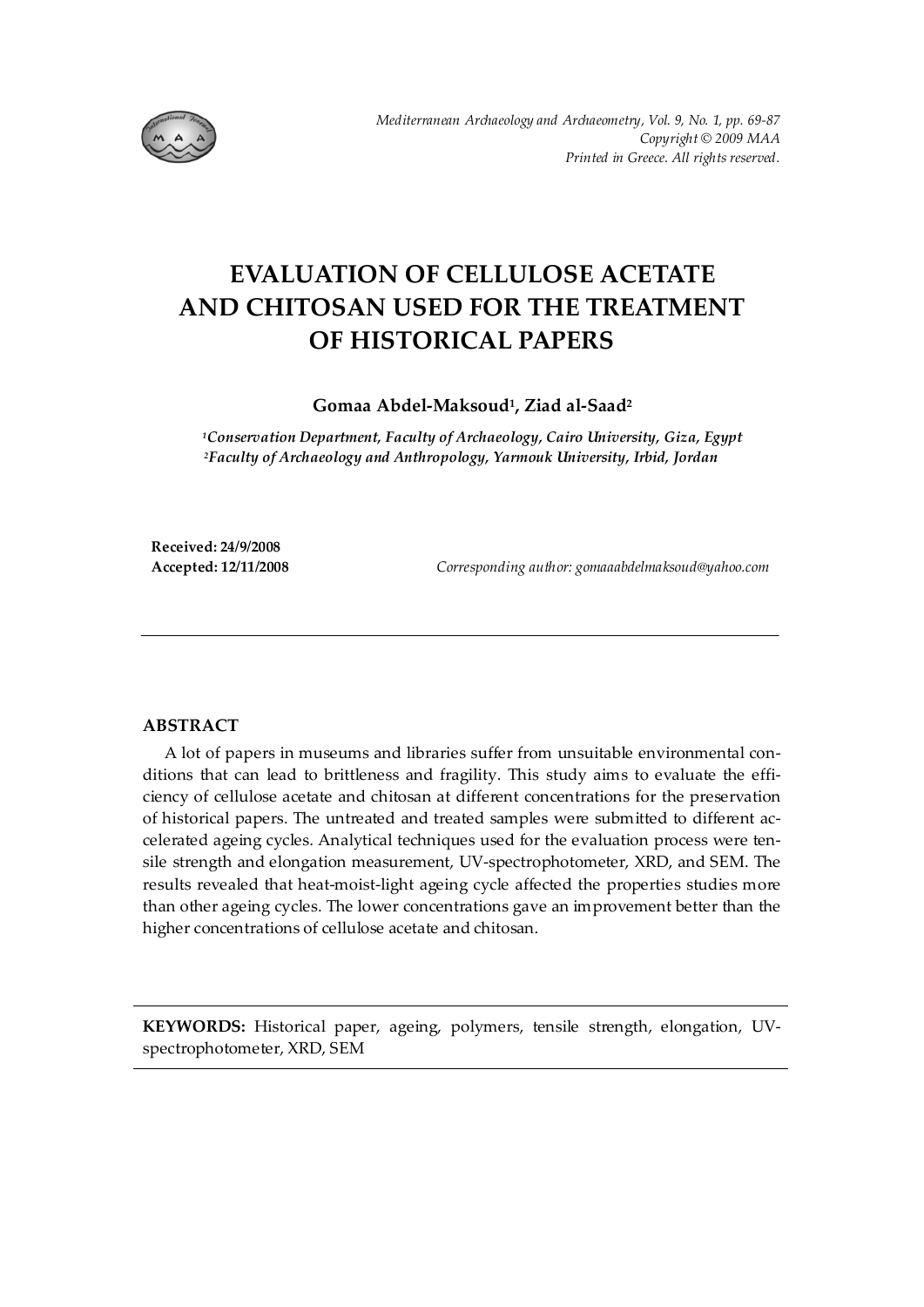## **INTRODUCTION**

Manuscripts and other historical documents provide an important record of cultural heritage (Stuart, 2007). Many paper documents are found in their places in advanced state of degradation. These degradation processes of cellulose and/or lignin polymers are related to factors like temperature, moisture, pollutants, light and microorganisms (Proniewicz et al. 2002). Depending upon their natural ageing, the degradation of these documents is mainly due to both acid hydrolysis and oxidation mechanisms (Zou et al. 1994; Chamberlain and Priest 1998). The oxidative degradation of cellulose is primarily induced by the presence of oxygen, but the presence of water plays an essential role in the hydrolytic degradation of cellulose (Porck 2000). Accelerated ageing is considered one of the most important tools to prepare degraded paper similar to naturally aged paper, in order to be used in the experimental studies to evaluate conservation materials and techniques. There are many authors who have used different accelerated ageing techniques with different conditions for different purposes (Sclawy 1981; Mendenhall et al. 1981; Pearlstein et al. 1982; McNatt and Link 1989; Schaeffer et al. 1992; Hanus et al. 1995 and 1996; Letnar and Vodopivec 1997; Łojewska et al. 2004; Shahani 2004; Havermans, 2004; Missori et al 2004; El-Easely and Meeklenburg 2004; Joshi and Bhanot 2005; Kočar et al. 2005; Lattuati-Derieux et al. 2006; Yildiz and Gümüķay 2007).

Protection of documents is a basic concept of archives conservation. Protection can be achieved in a variety of ways. One important archival protective technique is consolidation of weakened papers. Polymers have been in museums for as long as there have been museums. With the advent of synthetic polymers in the late 19th century, the number and types of polymers found in a museum increased, along with the number and types of associated problems (Baker 2001).

Chitosan is now widely available, is relatively inexpensive, has low toxicity, and shows great potential for varied chemical derivatizations and multiple physical forms. Thus, is an interesting compound to study in different applications (Ponce-Jimenez et al, 2002, Ponce-Jimenez et al., 2002). Cellulose acetate has been used in the preservation of museum collections from the early 1900's to the present day (Ballany et al., 2001). Cellulose acetate has been used for many purposes. It has good chemical stability. It was used as a consolidant, adhesive and as a coating (Horder, 1990, Botti et al., 1996).

This study aims to:

- 1. Establishing some materials that can be used in the conservation treatment of paper-based cultural heritage.
- 2. Studying the concentrations and conditions of polymers application in order to choose the best one to apply to the paper-based culture heritage.

#### **MATERIALS AND METHODS**

#### *Historical papers*

Two types of historical printed papers were used; Austrian Book paper (dating back to 1903 A.D.) and "Rivista di Diritto Commerciale paper" (dating back to 1934 A.D.). They were taken from Berio Library in Genoa, Italy.

#### *Consolidants used*

Two consolidants with different concentrations are used (Table 1).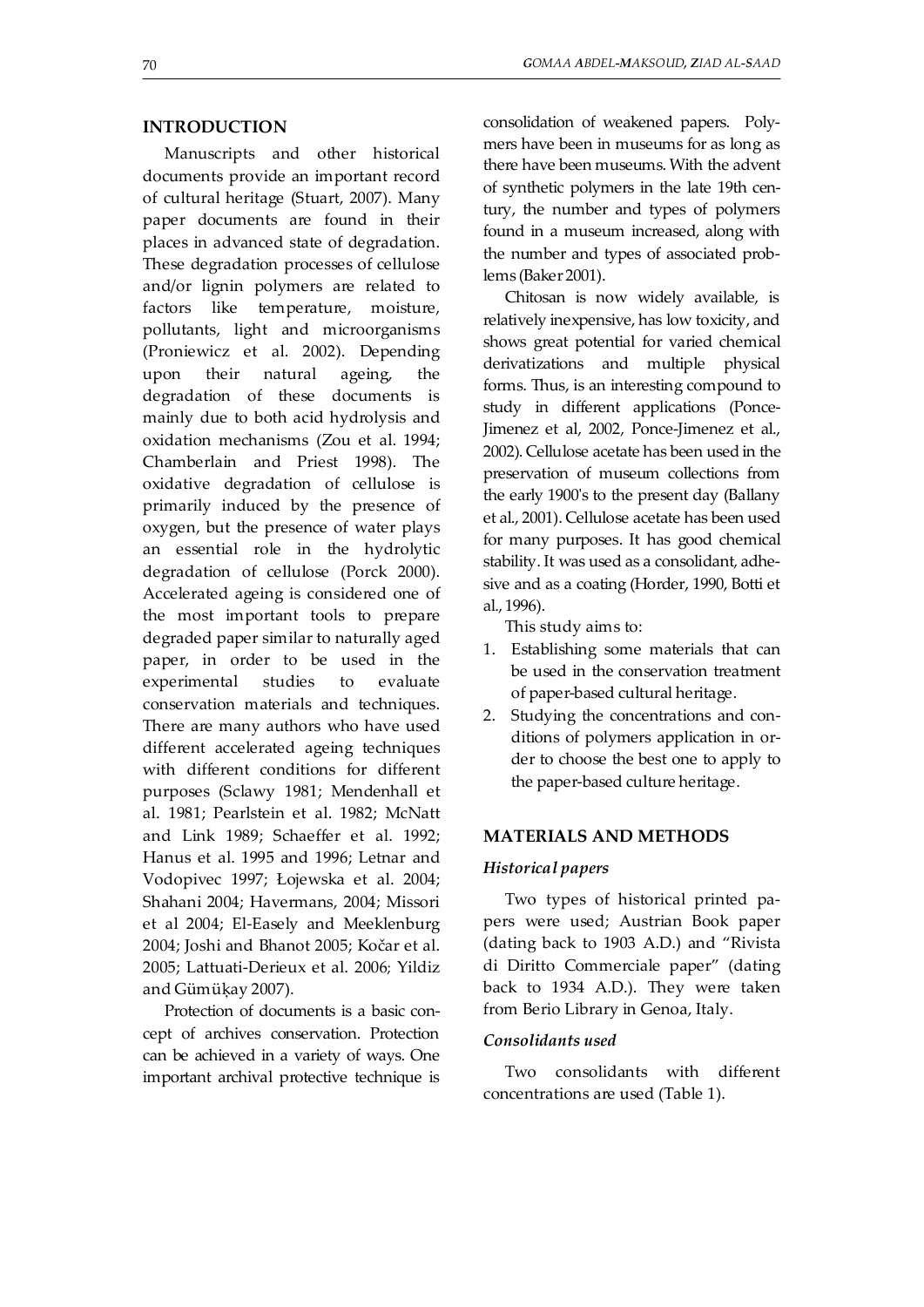| Scientific data    | Cellulose acetate                  | Chitosan                          |
|--------------------|------------------------------------|-----------------------------------|
| Specification      | Substitution rate 40 acetyl groups | DDA 85%                           |
| Solubility         | Acetone (wt/vol)                   | Distilled water (wt/vol)          |
| Concentration (%)  | 1, 2, 3, 4                         | 0.5, 1, 1.5, 2                    |
| Chemical name      | Cellulose acetate                  | Chitosan                          |
| Producer           | Fluka Chemika                      | Sigma-Aldrich Co. Ltd., (Germany) |
| Application method | Impregnation                       | Impregnation                      |

**Table 1: Scientific data for cellulose acetate and chitosan** 

## **I. ACCELERATED AGEING METHODS**

## **Thermal ageing method**

The test of temperature 100  $\mathrm{C}$  for 10 days was performed in the laboratory inside the reaction oven using the dry air atmosphere. Moisture was evacuated from the oven using vacuum. The oven used in the thermal ageing is Heraeus D.63450 Hanau, Type: VT 6130M, vacuum type: (vacucenter1 Heraeus Instruments vacutherm, made in Germany).

# **Heat-moist ageing**

This method is based on the exposure of the samples used to a constant temperature (70 °C) and a constant relative humidity (50%) for 10 days.

#### **Heat-moist-light ageing**

A temperature of 50  $\degree$ C and a relative humidity cycling (12 hours) between 50% and 70% were used. Artificial light 300 – 600 nm (source of UV. Light); Xenon light 5000 W was applied for 10 days. The accelerated ageing chamber used was XENOTEST ISO ST, Atlas Material Testing Technology, Germany.

#### **II. INVESTIGATION METHODS**

## **Measurement of mechanical properties (tensile strength and elongation)**

Tensile strength and elongation of the untreated and treated samples before and after different methods of ageing were measured by AG-5K NIS Ms (Shimadzu, Kyoto, Japan). These tests were done according to TAPPI Standard (TAPPI T494 om-88) as described by Junior (1999). The size of the samples was smaller than the testing conditions described in TAPPI T494. The width of the sample was 15mm and the length was 130 mm. The reduction in the sample size was due to the fact that the size of the sample holder was 135mm long. The crosshead speed was reduced from 25 to 14 mm/min in order to keep the rate of strength as specified in the TAPPI Standard.

# **Measurement of color change by UVspectrophotometery**

Color changes caused by the effect of accelerated ageing cycles were measured using CIE L\*a\*b\* system (Abdel-Maksoud and Marcinkowska 1999; Abdel-Maksoud and Marcinkowska 2000). The L\* scale measures lightness, and varies from 0 (black) to 100 (perfect white). The a\*-scale measures red-green; +a means more red, -a means green; the b\* scale measures yellow-blue; +b meaning more yellow, -b more blue. The total color difference (ΔE\*) is calculated according to the following equation (Billmeyer 1981):

The measurement was made using Macbeth color eye 7000 (U.S.A.) UV-Spectrophotometer.

 $\Delta E = \sqrt{(\Delta L)^2 + (\Delta a)^2 + (\Delta b)^2}$ 

# *X-Ray diffraction (XRD) for the determination of the paper crystallinity*

The selected untreated and treated samples before and after their treatment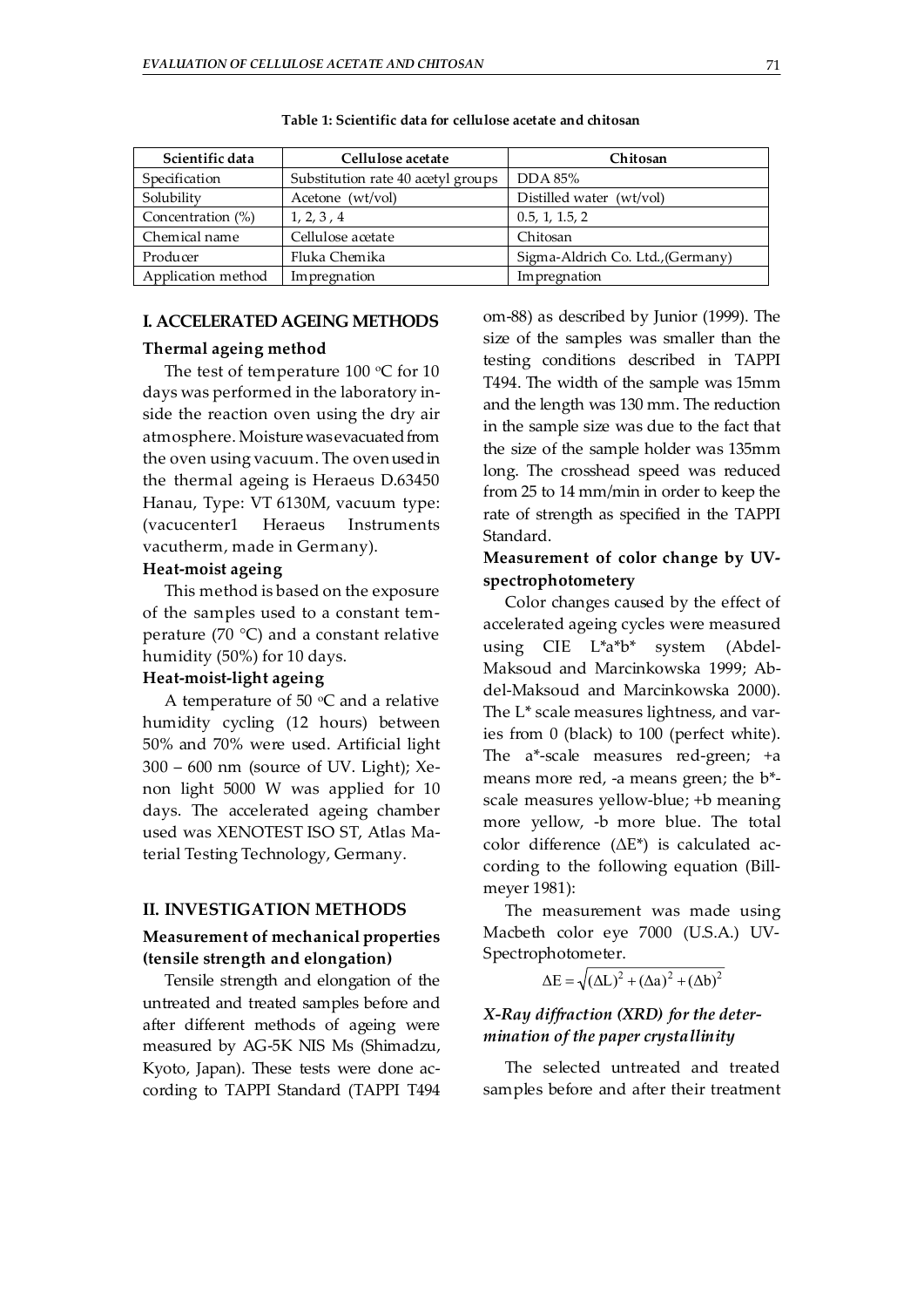with different ageing cycles was carried out on lab XRD 6000 (Shimadzu, Japan). The results of heat-moist-light ageing only were included as an example of ageing cycles used. Three peaks for the cellulose crystalline peaks (101, 10Ī, and 002 peaks) were selected in the fitting of each diffractogram. The position (2θ degrees), the full width at half maximum (FWHM) (2θ degrees), and intensity were obtained from each fitted peak. The intensity was evaluated by two methods; the first method was in accordance with Uhlin (1990); and the second was in accordance with Dimick (1976).

# *Investigation of the surface morphology by SEM*

A scanning electron microscope FEI (Netherlands) Model Quanta 200 was used to observe the surface morphology.

#### **RESULTS AND DISCUSSION**

# *Measurement of mechanical properties (tensile strength and elongation)*

**Austrian Book Paper samples:** It was clear from data (Table 1) that ageing cycles used affected the untreated sample. The percentage of loss in tensile strength and elongation of aged untreated samples compared to untreated sample with heat-moist-light, heat-moist and heat ageing cycles respectively were 38%, 32%, and 21% for tensile strength, 52%, 44% and 29% for elongation. The treatment of Austrian Book paper samples with cellulose acetate and chitosan gave an improvement in tensile strength and elongation.

The data (Table 1) showed that the tensile strength and elongation of the samples treated with cellulose acetate increased with increasing the concentration of polymer. With aged treated samples, the percentage loss with all ageing cycles decreased with increasing the concentration of polymer (from the first to the third concentration). The loss percentage at the fourth concentration was higher than the other concentrations used except with heat-moist-light ageing cycle at the first concentration, and it was equal with the percentage of loss at the first concentration with heat-moist ageing cycle.

It was noticed from the data obtained (Table 2) that the tensile strength of the Austrian Book paper treated with chitosan increased with increasing the concentration of polymer. The loss in tensile strength of aged treated sample decreased with the first and the second concentrations, and increased with the third and the fourth concentrations. This may be due to that the viscosity of the polymer at the third and fourth concentrations increased, and the penetration of the polymer through the fibers structure became low. For elongation (Table 2), the first, second and the third concentrations gave an improvement. The loss of elongation decreased with increasing the concentration of polymer. The fourth concentration gave bad result and the loss of elongation increased more than the other concentrations used.

**Rivista de Diritto Commerciale paper samples:** It was clear from data (Table 3) that ageing cycles used affected the untreated sample. The loss percentage in tensile strength and elongation of aged untreated samples compared to untreated sample with heat-moist-light, heat-moist and heat moist ageing cycles respectively were 59%, 47%, and 29% for tensile strength, 57%, 44% and 30% for elongation.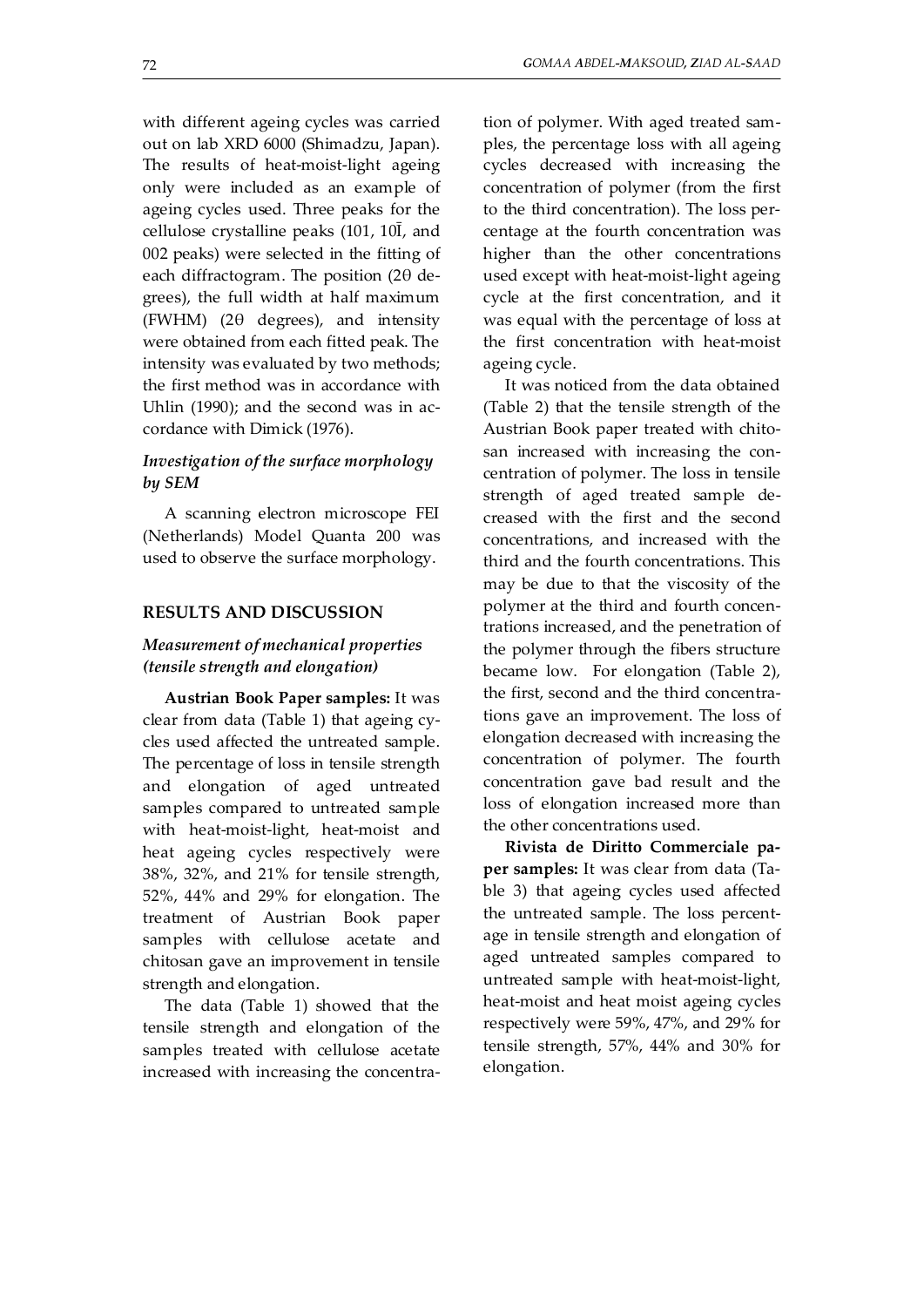|                       |                           | Heat-moist-light age-    |         | Heat-Moist ageing        | Heat ageing cycle |            |  |  |  |
|-----------------------|---------------------------|--------------------------|---------|--------------------------|-------------------|------------|--|--|--|
| <b>Samples</b>        |                           | ing cycle                |         | cycle                    |                   |            |  |  |  |
|                       | Tensile<br>Elongation     |                          | Tensile | Elongation               | Tensile           | Elongation |  |  |  |
| <b>Untreated</b>      | 34                        | 1.33                     | 34      | 1.33                     | 34                | 1.33       |  |  |  |
| Aged Untreated sample | 21                        | 0.642                    | 23      | 0.75                     | 27                | 0.94       |  |  |  |
|                       |                           | First concentration (1%) |         |                          |                   |            |  |  |  |
| Treated sample        | 36                        | 1.42                     | 36      | 1.42                     | 36                | 1.42       |  |  |  |
| Aged treated sample   | 27                        | 0.93                     | 28      | 0.95                     |                   | 1.05       |  |  |  |
|                       | Second Concentration (2%) |                          |         |                          |                   |            |  |  |  |
| <b>Treated sample</b> | 37                        | 1.55                     | 37      | 1.55                     | 37                | 1.55       |  |  |  |
| Aged treated sample   | 29                        | 1.05                     | 30      | 1.10                     | 31                | 1.20       |  |  |  |
|                       |                           |                          |         | Third concentration (3%) |                   |            |  |  |  |
| Treated sample        | 40                        | 1.60                     | 40      | 1.60                     | 40                | 1.60       |  |  |  |
| Aged treated sample   | 32                        | 1.10                     | 33      | 1.15                     | 34                | 1.25       |  |  |  |
|                       | Fourth concentration (4%) |                          |         |                          |                   |            |  |  |  |
| Treated sample        | 43                        | 1.58                     | 43      | 1.58                     | 43                | 1.58       |  |  |  |
| Aged treated sample   | 31                        | 1.04                     | 31      | 1.07                     | 32                | 1.10       |  |  |  |

**Table 1: Tensile strength (N) and elongation (%) of untreated, aged untreated, treated and aged treated Austrian Book paper samples with cellulose acetate** 

Generally, the reduction in tensile strength and elongation of aged samples treated with cellulose acetate and chitosan was high with heat-moist-light, followed by heat-moist and heat ageing cycles. It was noticed for "Rivista di Diritto Commerciale" paper treated with cellulose acetate (Table 3) that the first and the second concentrations were enough. The third and the fourth concentrations were considered high and

gave high loss in tensile strength with all ageing cycle. Loss of elongation was higher at the fourth concentration more than the other concentrations used.

 For the samples treated with chitosan (Table 4), it was noticed for tensile strength that at the third concentration, the heat ageing affected the treated sample and the percentage of loss was higher than the second concentration with the same ageing method.

**Table 2: Tensile strength (N) and elongation (%) of untreated, aged untreated, treated and aged treated Austrian Book paper samples with chitosan** 

|                       |                              | Heat-moist-light age- |                | Heat-Moist ageing cycle       | Heat ageing cycle |            |  |  |  |
|-----------------------|------------------------------|-----------------------|----------------|-------------------------------|-------------------|------------|--|--|--|
| <b>Samples</b>        |                              | ing cycle             |                |                               |                   |            |  |  |  |
|                       | <b>Tensile</b>               | Elongation            | <b>Tensile</b> | Elongation                    |                   | Elongation |  |  |  |
|                       |                              |                       |                | First concentration $(0.5\%)$ |                   |            |  |  |  |
| <b>Treated sample</b> | 35                           | 1.39                  | 35             | 1.39                          | 35                | 1.39       |  |  |  |
| Aged treated sample   | 25                           | 0.85                  | 26             | 0.88                          | 27                | 1.0        |  |  |  |
|                       | Second Concentration (1%)    |                       |                |                               |                   |            |  |  |  |
| <b>Treated sample</b> | 37                           | 1.44                  | 37             | 1.44                          | 37                | 1.44       |  |  |  |
| Aged treated sample   | 27                           | 0.95                  | 29             | 1.01                          | 30                | 1.09       |  |  |  |
|                       |                              |                       |                | Third concentration (1.5%)    |                   |            |  |  |  |
| <b>Treated sample</b> | 39                           | 1.47                  | 39             | 1.47                          | 39                | 1.47       |  |  |  |
| Aged treated sample   | 28                           | 1.0                   | 29             | 1.05                          | 31                | 1.13       |  |  |  |
|                       | Fourth concentration $(2\%)$ |                       |                |                               |                   |            |  |  |  |
| <b>Treated sample</b> | 41                           | 1.45                  | 41<br>1.45     |                               | 41                | 1.45       |  |  |  |
| Aged treated sample   | 28                           | 0.94                  | 30             | 0.97                          | 31                | 1.0        |  |  |  |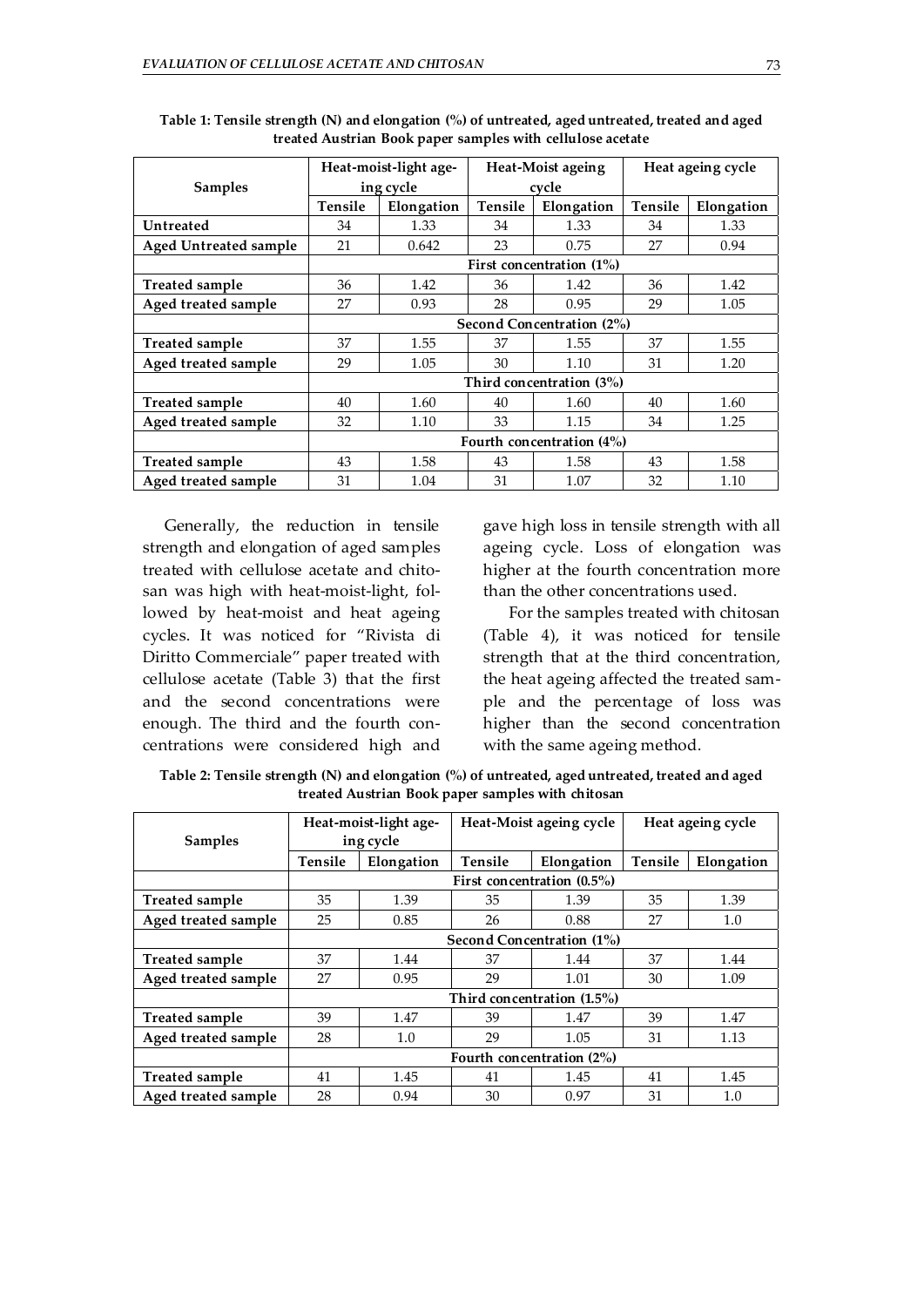|                       |                              | Heat-moist-light age- |                | Heat-Moist ageing        | Heat ageing cycle |            |  |  |  |
|-----------------------|------------------------------|-----------------------|----------------|--------------------------|-------------------|------------|--|--|--|
| <b>Samples</b>        |                              | ing cycle             |                | cycle                    |                   |            |  |  |  |
|                       | <b>Tensile</b><br>Elongation |                       | <b>Tensile</b> | Elongation               | <b>Tensile</b>    | Elongation |  |  |  |
| <b>Untreated</b>      | 17                           | 1.4                   | 17             | 1.4                      | 17                | 1.4        |  |  |  |
| Aged Untreated sample | 7                            | 0.6                   | 9              | 0.6                      | 12                | 0.98       |  |  |  |
|                       |                              |                       |                | First concentration (1%) |                   |            |  |  |  |
| <b>Treated sample</b> | 19                           | 1.48                  | 19             | 1.48                     | 19                | 1.48       |  |  |  |
| Aged treated sample   | 10<br>0.95<br>13<br>0.98     |                       | 14             | 1.05                     |                   |            |  |  |  |
|                       | Second Concentration (2%)    |                       |                |                          |                   |            |  |  |  |
| <b>Treated sample</b> | 20                           | 1.53                  | 20             | 1.53                     | 20                | 1.53       |  |  |  |
| Aged treated sample   | 13                           | 0.99<br>14<br>1.03    |                |                          | 15                | 1.10       |  |  |  |
|                       |                              |                       |                | Third concentration (3%) |                   |            |  |  |  |
| <b>Treated sample</b> | 22                           | 1.57                  | 22             | 1.57                     | 22                | 1.57       |  |  |  |
| Aged treated sample   | 15                           | 1.04                  | 15             | 1.08                     | 16                | 1.14       |  |  |  |
|                       | Fourth concentration $(4\%)$ |                       |                |                          |                   |            |  |  |  |
| <b>Treated sample</b> | 23<br>1.54                   |                       | 23             | 1.54                     |                   | 1.54       |  |  |  |
| Aged treated sample   | 14                           | 0.98                  | 15             | 1.01                     |                   | 1.07       |  |  |  |

**Table 3: Tensile strength (N) and elongation (%) of untreated, aged untreated, treated and aged treated "Rivista de Diritto Commerciale" paper samples with cellulose acetate** 

**Table 4: Tensile strength (N) and elongation (%) of untreated, aged untreated, treated and aged treated "Rivista de Diritto Commerciale" paper samples with chitosan** 

|                       |                           | Heat-moist-light age- |                | Heat-Moist ageing cycle       | Heat ageing cycle |            |  |  |  |
|-----------------------|---------------------------|-----------------------|----------------|-------------------------------|-------------------|------------|--|--|--|
| <b>Samples</b>        |                           | ing cycle             |                |                               |                   |            |  |  |  |
|                       | <b>Tensile</b>            | Elongation            | <b>Tensile</b> | Elongation                    | <b>Tensile</b>    | Elongation |  |  |  |
|                       |                           |                       |                | First concentration (0.5%)    |                   |            |  |  |  |
| <b>Treated sample</b> | 19                        | 1.45                  | 19             | 1.45                          | 19                | 1.45       |  |  |  |
| Aged treated sample   | 10                        | 0.92                  | 11             | 0.94                          | 14                | 1.02       |  |  |  |
|                       | Second Concentration (1%) |                       |                |                               |                   |            |  |  |  |
| <b>Treated sample</b> | 20<br>1.49                |                       | 20             | 1.49                          | 20                | 1.49       |  |  |  |
| Aged treated sample   | 13                        | 0.95<br>14<br>0.98    |                | 15                            | 1.07              |            |  |  |  |
|                       |                           |                       |                | Third concentration $(1.5\%)$ |                   |            |  |  |  |
| <b>Treated sample</b> | 21                        | 1.52                  | 21             | 1.52                          | 21                | 1.52       |  |  |  |
| Aged treated sample   | 14                        | 0.99                  | 15             | 1.03                          | 15                | 1.11       |  |  |  |
|                       | Fourth concentration (2%) |                       |                |                               |                   |            |  |  |  |
| <b>Treated sample</b> | 22                        | 1.50                  | 22<br>1.50     |                               | 22                | 1.50       |  |  |  |
| Aged treated sample   | 14                        | 0.94                  | 15<br>0.97     |                               | 15                | 0.98       |  |  |  |

For elongation, it was also noticed that the loss of elongation was high with the fourth concentration both with cellulose acetate and with chitosan.

#### *Change of color*

**Austrian Book paper samples:** It was clear from the data that there was a big variation between the untreated, aged untreated, treated and aged treated with

ageing techniques used. The color values can be explained as follows:

**L-value:** It was clear from the data (Table 5) that L-value of the untreated sample was near white color. After heatmoist-light ageing the sample became more lighter. This means that the ageing technique led to bleach the sample. After heat-moist and heat ageing cycles, the sample became darker compared to the untreated sample. The data showed that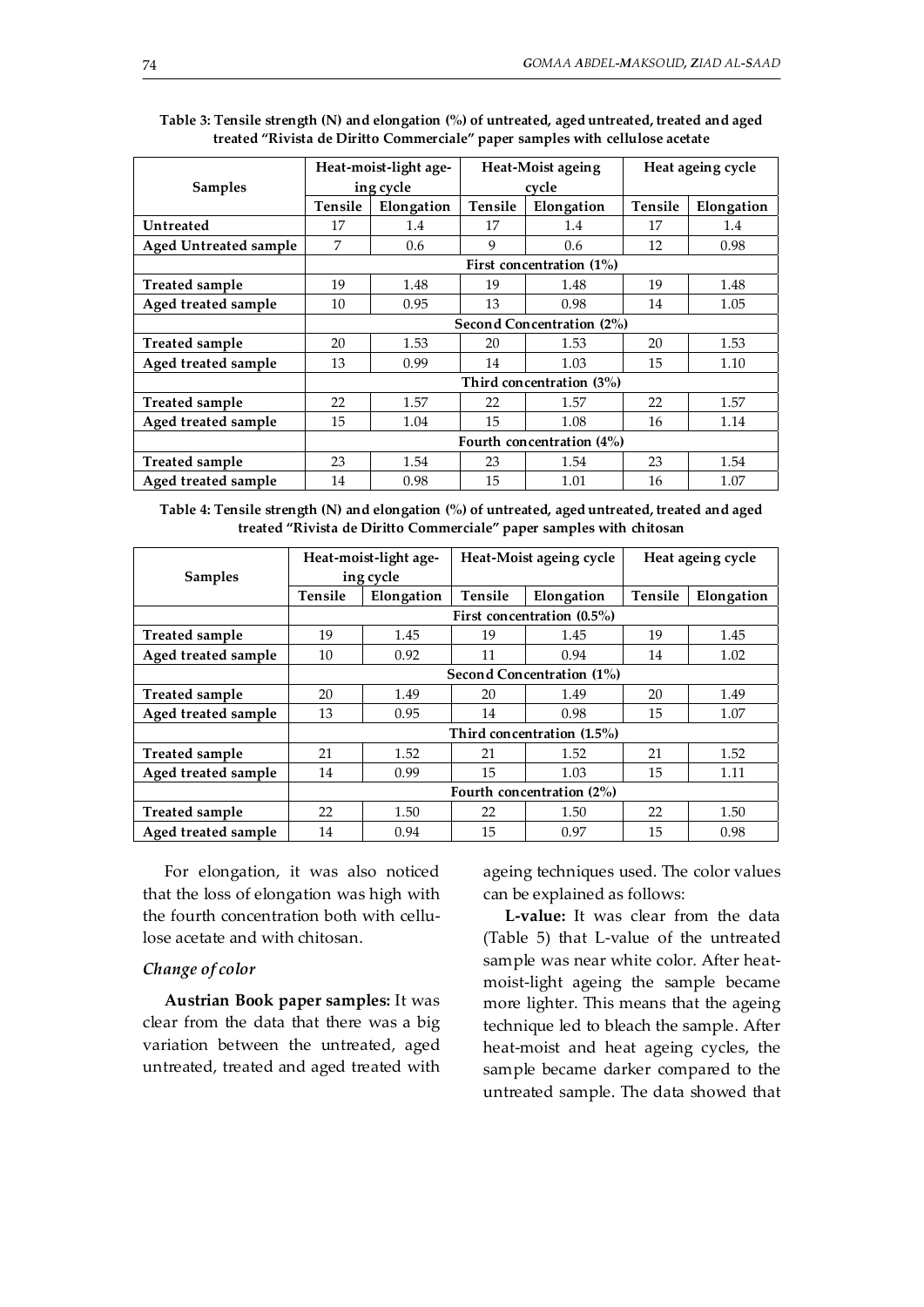the L-value of the heat-moist ageing was darker than the L-value obtained from the heat ageing cycle.  $L -$  value of the Austrian Book paper treated with cellulose acetate was lower than L-value of the untreated sample with all the concentrations used. With heat-moist-light ageing cycle, L-value of aged treated samples increased with increasing the concentration of the polymer. With heatmoist and heat ageing cycles, L-value decreased with increasing the concentration of the polymer. L-value of the aged treated Austrian Book paper increased with heat-moist-light ageing at all concentrations more than the treated samples with cellulose acetate.

For L-value of the Austrian Book paper treated with chitosan (Table 6), it became clear that L-value of the treated samples decreased with increasing the concentration of chitosan. L-value of the heat-moist-light aged sample was less than the untreated sample and more than the treated samples at all the concentrations used. With heat-moist and heat ageing cycles, L-value decreased with increasing the concentration of chitosan. The high decreasing in the L-value of the treated sample was with heat ageing cycle (4%) compared to the untreated sample.

**a-value:** a-value of the untreated sample was less red in color. The aged untreated samples with heat-moist ageing and heat ageing was red, but with heat-moist-light ageing cycle was less red. a-value of the treated samples with cellulose acetate and chitosan (Tables 5, 6) increased in red color with increasing the concentration of the polymers. It can be said that a-value of the aged treated samples became less red in color. The highest decreasing in the red color was obtained from heat ageing, followed by heat-moist ageing, except with the first concentration of chitosan with heatmoist ageing cycle. The lower reduction in the red color was obtained from heatmoist-light ageing cycle.

**b-value:** b-value of the untreated sample was 13.73. After ageing, this value decreased with heat-moist-light ageing cycle. With heat-moist and heat ageing cycles, this value increased more than the untreated sample. The increasing of b-value with heat-moist ageing cycle was higher than the value obtained from heat ageing cycle. b-value of the treated samples with cellulose acetate and chitosan (Tables 5, 6) increased more than the untreated sample. b-value increased with increasing the concentration of polymers used. For the aged treated samples, b-value decreased with increasing the concentration of polymers. The lower reduction in b-value of the aged treated samples was obtained from heat-moist-light ageing, followed by heat-moist and heat ageing cycles.

**ΔE (total color difference):** there was a big variation between the untreated and aged treated samples. For the aged untreated samples, the highest change in ΔE was obtained from heat-moist ageing cycle, followed by the heat-moist-light ageing and heat ageing. For the samples treated with cellulose acetate, the total color differences decreased. The E-value of the aged treated samples increased in regard to the treated samples.

**Rivista de Diritto Commerciale paper samples: L-value:** it was clear from the data (Table 7) that the L-value of the aged untreated sample decreased compared to the untreated sample. The highest decreasing in L-value was obtained from heatmoist ageing, followed by heat-moist-light and heat ageing cycles.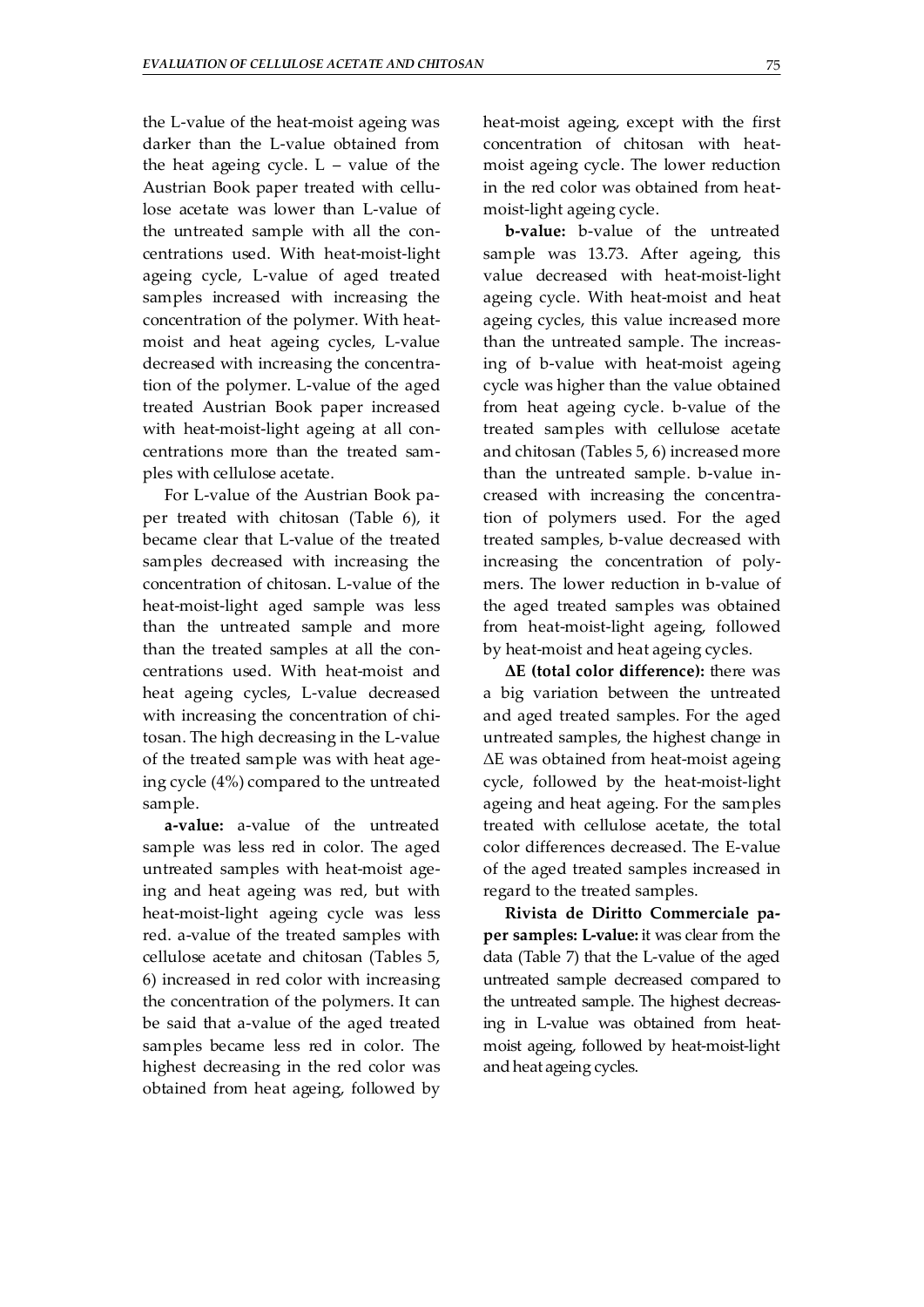|                |       |         | Heat-moist-light ageing |            |       |         | Heat-moist ageing          |            | Heat ageing  |         |       |            |
|----------------|-------|---------|-------------------------|------------|-------|---------|----------------------------|------------|--------------|---------|-------|------------|
| <b>Samples</b> |       |         | Color values            |            |       |         | Color values               |            | Color values |         |       |            |
|                | L     | a       | b                       | $\Delta E$ | L     | a       | b                          | $\Delta E$ | L            | a       | b     | $\Delta E$ |
| Untreated      | 88.13 | 1.00    | 13.73                   | 0.0        | 88.13 | 1.00    | 13.73                      | 0.0        | 88.13        | 1.00    | 13.73 | 0.0        |
| Aged           |       |         |                         |            |       |         |                            |            |              |         |       |            |
| untreated      | 88.65 | $-0.29$ | 5.71                    | 8.07       | 81.13 | 1.56    | 19.70                      | 9.22       | 82.20        | 1.12    | 17.20 | 6.87       |
|                |       |         |                         |            |       |         | <b>First concentration</b> |            |              |         |       |            |
| <b>Treated</b> | 88.0  | 1.20    | 13.50                   | 0.33       | 88.0  | 1.20    | 13.50                      | 0.33       | 88.0         | 1.20    | 13.50 | 0.33       |
| Aged           |       |         |                         |            |       |         |                            |            |              |         |       |            |
| treated        | 89.35 | $-0.33$ | 10.15                   | 3.84       | 87.13 | $-0.50$ | 11.15                      | .81        | 87.05        | $-0.60$ | 12.19 | 1.92       |
|                |       |         |                         |            |       |         | Second concentration       |            |              |         |       |            |
| <b>Treated</b> | 87.95 | 1.35    | 14.20                   | 0.61       | 87.95 | 1.35    | 14.20                      | 0.61       | 87.95        | 1.35    | 14.20 | 0.61       |
| Aged           |       |         |                         |            |       |         |                            |            |              |         |       |            |
| treated        | 89.50 | $-0.40$ | 9.50                    | 4.49       | 86.80 | $-0.70$ | 10.40                      | 3.60       | 86.75        | $-0.78$ | 11.37 | 2.74       |
|                |       |         |                         |            |       |         | Third concentration        |            |              |         |       |            |
| <b>Treated</b> | 87.90 | 1.60    | 14.70                   | 1.16       | 87.90 | 1.60    | 14.70                      | 1.16       | 87.90        | 1.60    | 14.70 | 1.16       |
| Aged           |       |         |                         |            |       |         |                            |            |              |         |       |            |
| treated        | 89.73 | $-0.75$ | 8.53                    | 5.45       | 86.40 | $-1.30$ | 9.89                       | 4.22       | 86.20        | $-1.50$ | .30   | 3.97       |
|                |       |         |                         |            |       |         | Fourth concentration       |            |              |         |       |            |
| <b>Treated</b> | 87.80 | 1.80    | 15.30                   | 1.79       | 87.80 | 1.80    | 15.30                      | 1.79       | 87.80        | 1.80    | 15.30 | 1.79       |
| Aged           |       |         |                         |            |       |         |                            |            |              |         |       |            |
| treated        | 89.92 | $-1.10$ | 7.30                    | 6.68       | 86.10 | $-1.70$ | 9.50                       | 4.74       | 85.90        | $-1.85$ | 9.90  | 4.5        |

| Table 5: The effect of ageing cycles on the change of color of the untreated, aged untreated, treated |
|-------------------------------------------------------------------------------------------------------|
| and aged treated Austrian Book paper samples with cellulose acetate                                   |

**Table 6: The effect of ageing cycles on the change of color of the untreated, aged untreated, treated and aged treated Austrian Book paper samples with chitosan** 

|                |                            | Heat-moist-light ageing<br>Heat-moist ageing |              |            |       |         |                      | Heat ageing |       |              |       |            |
|----------------|----------------------------|----------------------------------------------|--------------|------------|-------|---------|----------------------|-------------|-------|--------------|-------|------------|
| <b>Samples</b> |                            |                                              | Color values |            |       |         | Color values         |             |       | Color values |       |            |
|                | L                          | a                                            | b            | $\Delta E$ | L     | a       | b                    | $\Delta E$  | L     | a            | b     | $\Delta E$ |
|                | <b>First concentration</b> |                                              |              |            |       |         |                      |             |       |              |       |            |
| <b>Treated</b> | 87.12                      | 1.28                                         | 14.75        | 1.46       | 87.12 | 1.28    | 14.75                | 1.46        | 87.12 | 1.28         | 14.75 | 1.46       |
| Aged           |                            |                                              |              |            |       |         |                      |             |       |              |       |            |
| treated        | 87.70                      | $-0.56$                                      | 13.20        | 0.81       | 86.22 | 0.67    | 13.55                | 1.95        | 86.0  | $-1.05$      | 13.85 | 2.13       |
|                |                            |                                              |              |            |       |         | Second concentration |             |       |              |       |            |
| <b>Treated</b> | 86.80                      | 1.40                                         | 15.20        | 2.02       | 86.80 | 1.40    | 15.20                | 2.02        | 86.80 | 1.40         | 15.20 | 2.02       |
| Aged           |                            |                                              |              |            |       |         |                      |             |       |              |       |            |
| treated        | 87.50                      | $-0.82$                                      | 11.50        | 2.32       | 85.90 | $-0.93$ | 12.30                | 2.65        | 85.50 | $-1.22$      | 13.0  | 2.74       |
|                |                            |                                              |              |            |       |         | Third concentration  |             |       |              |       |            |
| <b>Treated</b> | 86.14                      | 1.62                                         | 16.10        | 3.16       | 86.14 | 1.62    | 16.10                | 3.16        | 86.14 | 1.62         | 16.10 | 3.16       |
| Aged           |                            |                                              |              |            |       |         |                      |             |       |              |       |            |
| treated        | 86.85                      | $-0.95$                                      | 10.14        | 3.81       | 85.16 | $-1.12$ | 11.95                | 3.46        | 84.70 | $-1.37$      | 12.50 | 3.66       |
|                | Fourth concentration       |                                              |              |            |       |         |                      |             |       |              |       |            |
| <b>Treated</b> | 85.90                      | 1.87                                         | 16.66        | 3.78       | 85.90 | 1.87    | 16.66                | 3.78        | 85.90 | 1.87         | 16.66 | 3.78       |
| Aged           |                            |                                              |              |            |       |         |                      |             |       |              |       |            |
| treated        | 86.15                      | $-1.15$                                      | 10.12        | 4.12       | 84.80 | $-1.25$ | 11.06                | 4.28        | 84.17 | $-1.52$      | 11.92 | 4.38       |

For the treated samples with cellulose acetate and chitosan (Table 7, 8), the Lvalue decreased more than with the untreated sample. This reduction in L-value increased with increasing the concentration of polymers used. The reduction in L-value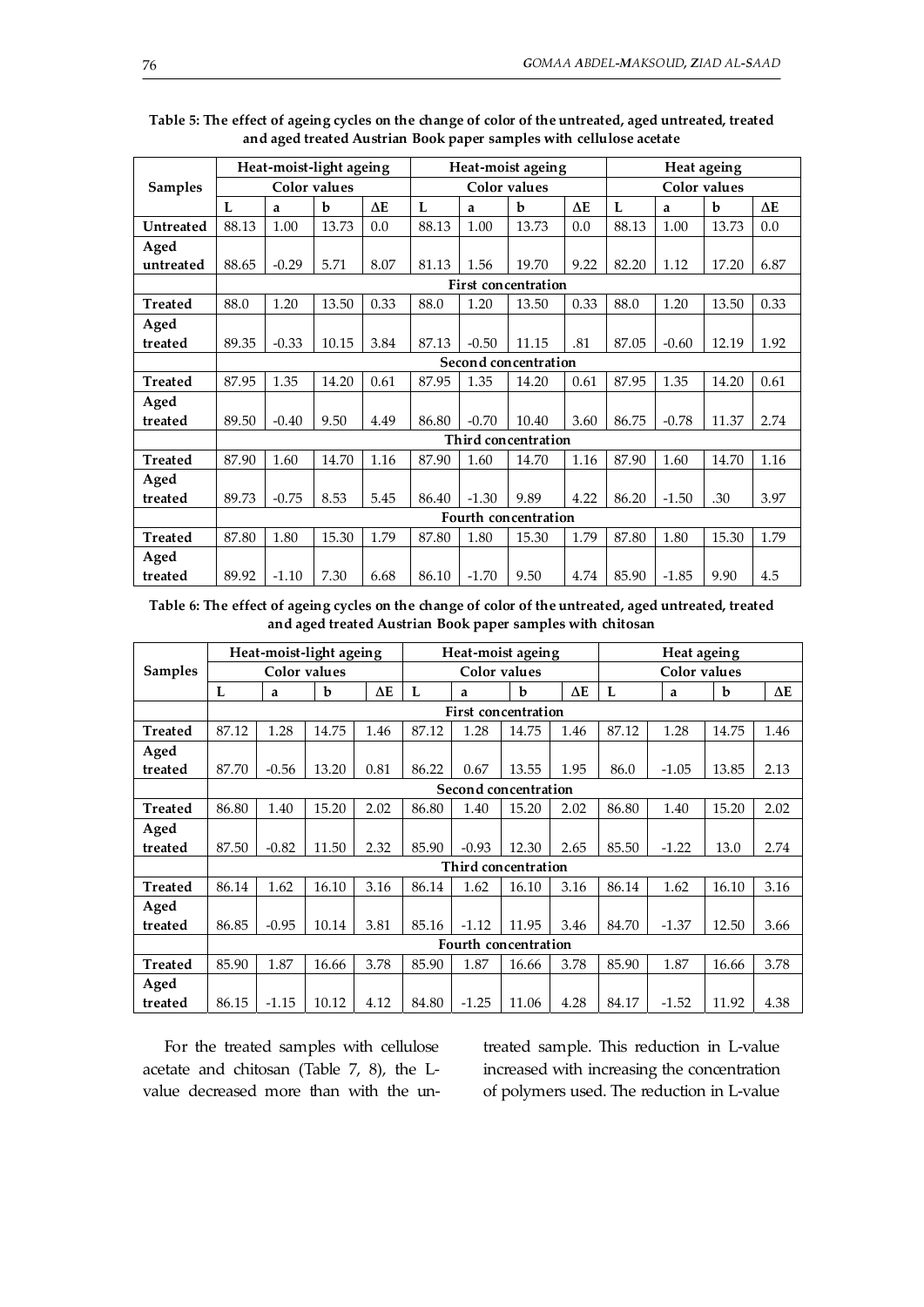with chitosan was higher than with cellulose acetate. For the aged treated samples, the reduction in L-value was higher than the treated and aged untreated samples with most of the concentrations used.

**a-value:** a-value of the untreated sample was less red in color. After ageing, the untreated sample was less red with heat-moist-light ageing, and became red in color with heat-moist and heat ageing cycles. a-value of the treated samples with cellulose acetate and chitosan was red in color with the first concentration and less red in color with the other concentrations used. a-value of the aged treated samples was red in color with all the concentrations used.

**b-value:** b-value of the heat-moistlight aged samples decreased more than the untreated samples, but the heatmoist aged sample and heat aged sample increased more than the untreated sample.

b-value for the treated and the aged treated samples with all ageing techniques were higher than the untreated and aged untreated samples. This means that the polymers used lead to change the b-value to be more yellow.

**ΔE (the total color difference):** the total color difference ΔE of the aged samples varied. ΔE with heat-moist-light ageing was 3.42, with heat-moist ageing was 6.75 and with heat ageing was 6.42. For the treated and aged treated samples, the changes in the total color were higher than the aged untreated samples. It was noticed that the change in the total color increased with increasing the concentration of the polymers used.

|                |       |         | Heat-moist-light ageing |            |       |         | Heat-moist ageing          |            | Heat ageing |         |                     |            |
|----------------|-------|---------|-------------------------|------------|-------|---------|----------------------------|------------|-------------|---------|---------------------|------------|
| <b>Samples</b> |       |         | <b>Color</b> values     |            |       |         | <b>Color</b> values        |            |             |         | <b>Color</b> values |            |
|                | L     | a       | b                       | $\Delta E$ | L     | a       | b                          | $\Delta E$ | L           | a       | b                   | $\Delta E$ |
| Untreated      | 87.20 | $-1.61$ | 9.03                    | 0.0        | 87.20 | $-1.61$ | 9.03                       | 0.0        | 87.20       | $-1.61$ | 9.03                | 0.0        |
| Aged           |       |         |                         |            |       |         |                            |            |             |         |                     |            |
| untreated      | 84.80 | $-0.32$ | 7.55                    | 3.42       | 82.70 | 1.20    | 13.20                      | 6.75       | 83.50       | 1.30    | 13.40               | 6.42       |
|                |       |         |                         |            |       |         | <b>First concentration</b> |            |             |         |                     |            |
| <b>Treated</b> | 83.70 | 0.98    | 14.15                   | 6.72       | 83.70 | 0.98    | 14.15                      | 6.72       | 83.70       | 0.98    | 14.15               | 6.72       |
| Aged           |       |         |                         |            |       |         |                            |            |             |         |                     |            |
| treated        | 82.50 | 2.23    | 17.60                   | 10.5       | 82.75 | 2.05    | 16.20                      | 9.20       | 82.05       | 2.37    | 17.83               | 10.95      |
|                |       |         |                         |            |       |         | Second concentration       |            |             |         |                     |            |
| <b>Treated</b> | 83.20 | $-0.52$ | 14.80                   | 7.34       | 83.20 | $-0.52$ | 14.80                      | 7.34       | 83.20       | $-0.52$ | 14.80               | 7.34       |
| Aged           |       |         |                         |            |       |         |                            |            |             |         |                     |            |
| treated        | 82.05 | 2.53    | 18.50                   | 11.55      | 82.47 | 2.10    | 17.30                      | 10.22      | 81.93       | 2.78    | 18.85               | 11.98      |
|                |       |         |                         |            |       |         | Third concentration        |            |             |         |                     |            |
| <b>Treated</b> | 82.60 | $-0.62$ | 15.67                   | 8.38       | 82.60 | $-0.62$ | 15.67                      | 8.38       | 82.60       | $-0.62$ | 15.67               | 8.38       |
| Aged           |       |         |                         |            |       |         |                            |            |             |         |                     |            |
| treated        | 81.25 | 2.27    | 19.20                   | 12.41      | 81.73 | 1.97    | 18.10                      | 11.18      | 80.92       | 2.45    | 19.46               | 12.83      |
|                |       |         |                         |            |       |         | Fourth concentration       |            |             |         |                     |            |
| <b>Treated</b> | 82.07 | $-0.71$ | 16.10                   | 9.04       | 82.07 | $-0.71$ | 16.10                      | 9.04       | 82.07       | $-0.71$ | 16.10               | 9.04       |
| Aged           |       |         |                         |            |       |         |                            |            |             |         |                     |            |
| treated        | 80.50 | 2.45    | 19.93                   | 13.42      | 81.20 | 2.06    | 18.56                      | 11.84      | 80.08       | 2.83    | 20.20               | 13.97      |

**Table 7: The effect of ageing cycles on the change of color of the untreated, aged untreated, treated and aged treated "Rivista di Diritto Commeriale" paper samples with cellulose acetate**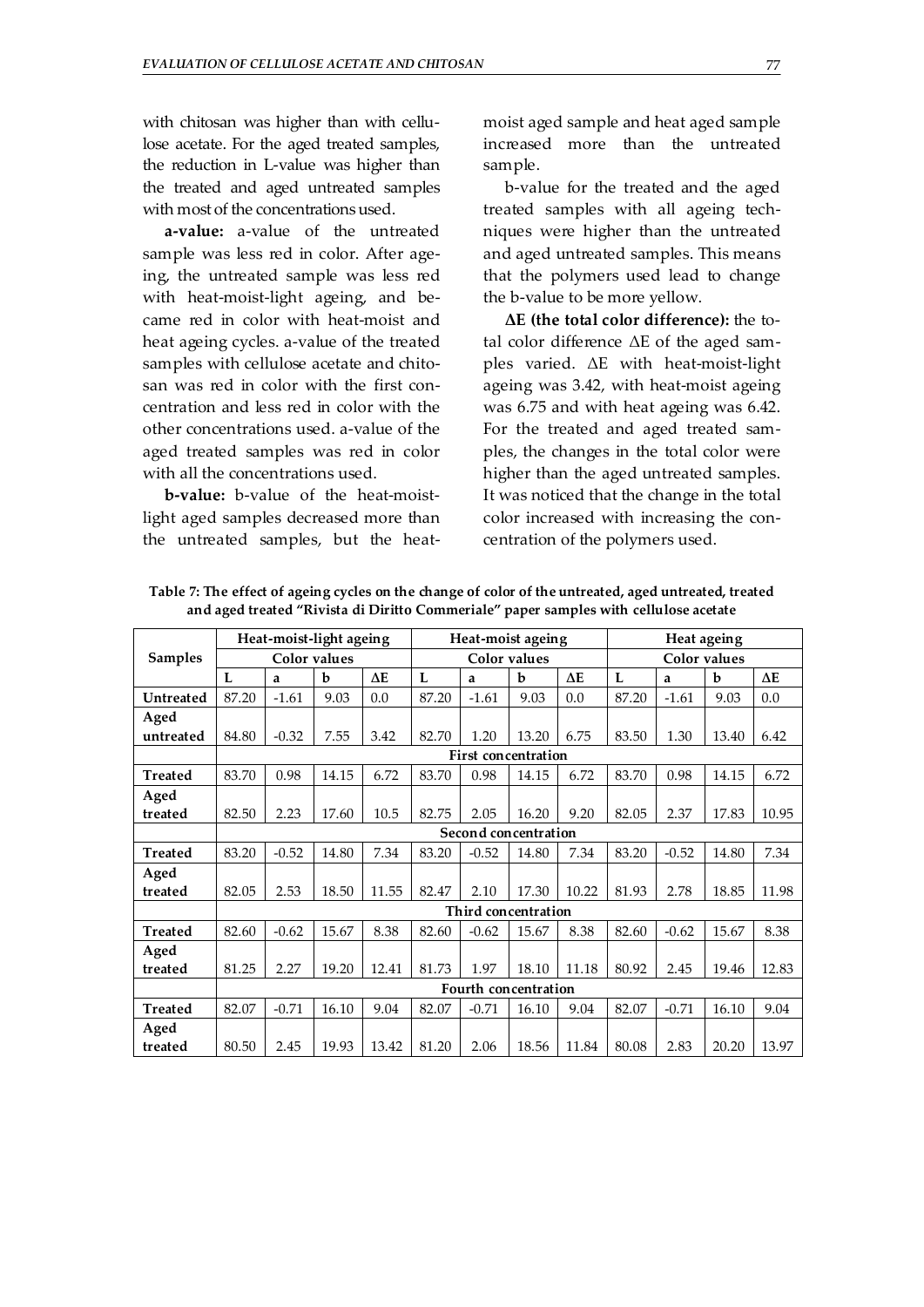|                |                            |                      | Heat-moist-light ageing<br>Heat-moist ageing |            |       |         |                      |            | Heat ageing  |         |       |            |
|----------------|----------------------------|----------------------|----------------------------------------------|------------|-------|---------|----------------------|------------|--------------|---------|-------|------------|
| <b>Samples</b> | Color values               |                      |                                              |            |       |         | Color values         |            | Color values |         |       |            |
|                | L                          | A                    | b                                            | $\Delta E$ | L     | a       | b                    | $\Delta E$ | L            | a       | b     | $\Delta E$ |
|                | <b>First concentration</b> |                      |                                              |            |       |         |                      |            |              |         |       |            |
| <b>Treated</b> | 83.30                      | 1.10                 | 14.32                                        | 7.11       | 83.30 | 1.10    | 14.32                | 7.11       | 83.30        | 1.10    | 14.32 | 7.11       |
| Aged           |                            |                      |                                              |            |       |         |                      |            |              |         |       |            |
| treated        | 82.33                      | 2.31                 | 16.88                                        | 10.04      | 82.80 | 2.31    | 15.30                | 8.60       | 82.10        | 2.50    | 16.30 | 9.79       |
|                |                            |                      |                                              |            |       |         | Second concentration |            |              |         |       |            |
| Treated        | 82.97                      | $-0.75$              | 14.55                                        | 7.34       | 82.97 | $-0.75$ | 14.55                | 7.34       | 82.97        | $-0.75$ | 14.55 | 7.34       |
| Aged           |                            |                      |                                              |            |       |         |                      |            |              |         |       |            |
| treated        | 81.95                      | 2.72                 | 18.71                                        | 11.83      | 82.41 | 2.42    | 17.07                | 10.19      | 81.70        | 2.80    | 17.20 | 10.79      |
|                |                            |                      |                                              |            |       |         | Third concentration  |            |              |         |       |            |
| <b>Treated</b> | 82.23                      | $-0.71$              | 15.80                                        | 8.71       | 82.23 | $-0.71$ | 15.80                | 8.71       | 82.23        | $-0.71$ | 15.80 | 8.71       |
| Aged           |                            |                      |                                              |            |       |         |                      |            |              |         |       |            |
| treated        | 81.17                      | 2.38                 | 19.20                                        | 12.48      | 81.21 | 2.10    | 18.18                | 11.55      | 80.78        | 3.10    | 18.40 | 12.30      |
|                |                            | Fourth concentration |                                              |            |       |         |                      |            |              |         |       |            |
| <b>Treated</b> | 81.98                      | $-0.83$              | 15.95                                        | 9.0        | 81.98 | $-0.83$ | 15.95                | 9.0        | 81.98        | $-0.83$ | 15.95 | 9.0        |
| Aged           |                            |                      |                                              |            |       |         |                      |            |              |         |       |            |
| treated        | 80.41                      | 2.62                 | 19.99                                        | 13.57      | 80.70 | 2.17    | 18.53                | 12.12      | 79.40        | 4.5     | 19.20 | 14.20      |

**Table 8: The effect of ageing cycles on the change of color of the untreated, aged untreated, treated and aged treated "Rivista di Diritto Commeriale" paper samples with chitosan** 

# **X-RAY DIFFRACTION (XRD) FOR THE DETERMINATION OF THE PAPER CRYSTALLINITY AND THE AUSTRIAN BOOK PAPER**

#### **Peak position (2θ degrees)**

It was clear from the data obtained (Fig. 1) increased more that the heat aged untreated sample than the untreated sample.

This may indicate that the heat ageing increased the dimension of the crystalline area. After the treatment with cellulose acetate and chitosan, the peak position (101) decreased more than the untreated sample. This may indicate that the treatment with polymers caused the shrinkage of the fibers and crystalline area. The peak position (101) of the aged treated sample slightly increased more than the treated samples. The position of the 10Ī peak of the heat aged samples was shifted to lower position than the untreated sample (this decreasing was

0.24%). The position of the  $10\overline{I}$  peak of the treated sample with chitosan was lesser than the untreated sample (0.71%), but the treated sample with cellulose acetate slightly increased more than the untreated sample. The position of the (10Ī) peak of the aged treated samples with cellulose acetate and chitosan were lesser than the untreated sample.

The peak position (002) of the heat aged untreated sample was lesser than the untreated sample. The treated samples increased (0.44%) and the aged treated samples increased with chitosan and decreased with cellulose acetate.

#### **Peak width (2θ degrees)**

The width of the peaks (101, 10Ī and 002) of the heat aged untreated samples was higher than that of the untreated sample. The increasing of the peak width affected the intensity of the same peak. In this study, the intensity of the untreated sample was higher than the intensity of the aged untreated sample.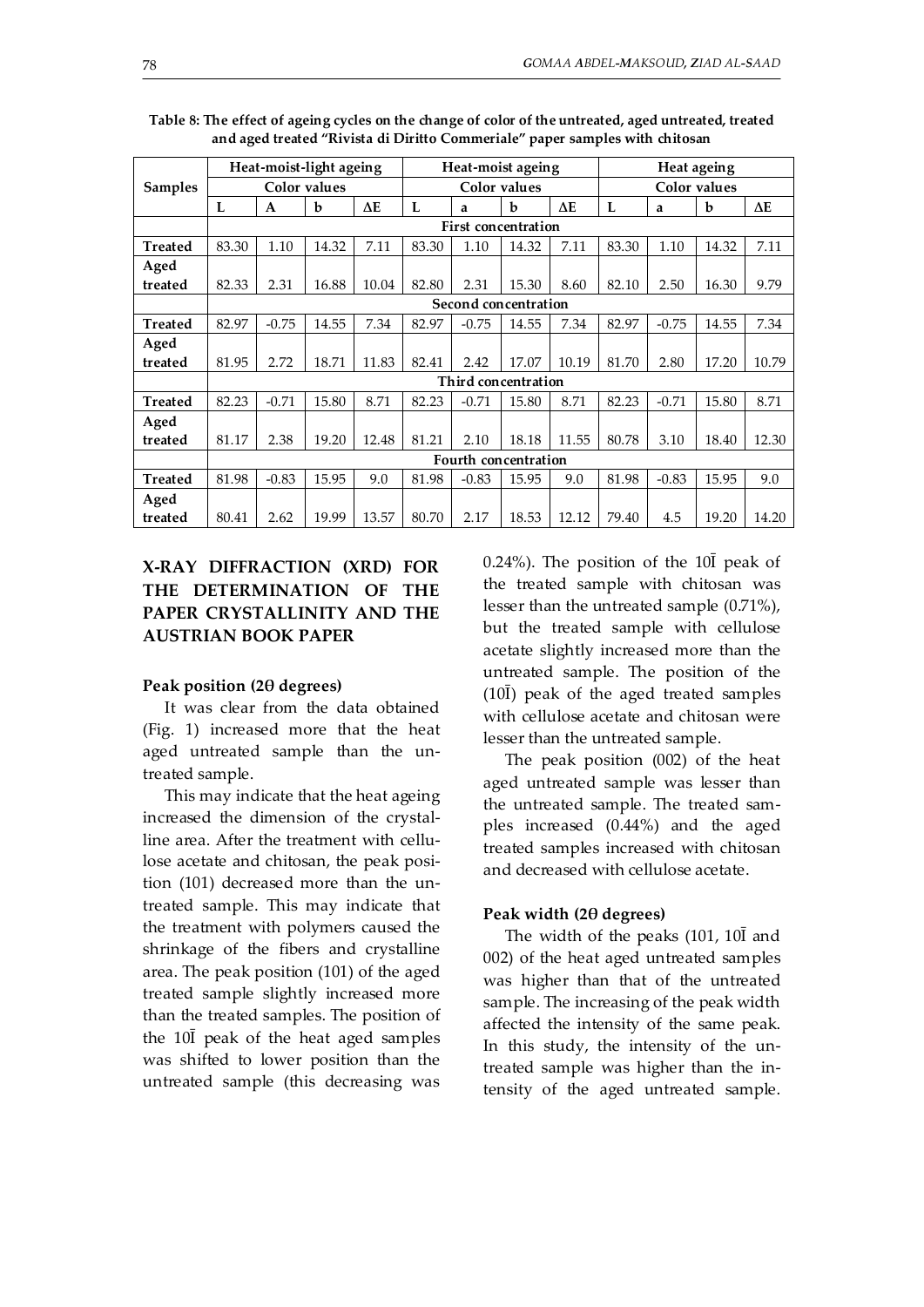The peak width of the treated and aged treated was lesser than that of the untreated sample. It should also be said that the width of the peaks of the aged samples treated with cellulose acetate or chitosan was equal to or more than the width of the treated sample.



**Fig. 1: X-ray diffractogram of Austrian Book paper treated with cellulose acetate and chitosan at the second concentration before and after accelerated heat ageing cycle: (1) Untreated sample, (2) Heat aged untreated sample, (3) Treated sample with cellulose acetate, (4) Aged treated sample with cellulose acetate, (5) Treated sample with chitosan, (6) Aged treated sample with chitosan** 

# **Peak intensity (2θ degrees)**

### *First method*

It was clear from the data obtained (Table 9) that the intensity of the  $(10\bar{I})$ and (002) peaks of the untreated and aged untreated samples was higher than the intensity of the 101 peak. The intensity of the 10Ī peak with the treated and aged treated samples with cellulose acetate and chitosan was also higher than the intensity of the 101 peak. The intensity of the 002 peak of the treated and aged treated samples with cellulose acetate were lower than the intensity of 101 peak. The intensity of 002 peak of the treated sample with chitosan was higher, and the aged treated was lower than the intensity of the 101 peak.

#### *Second method*

It was clear from the data (Table 9) that the crystallinity of the aged untreated sample decreased compared to the untreated sample. The treated and aged treated samples with cellulose acetate increased the crystallinity of cellulose fibers. The treated sample with chi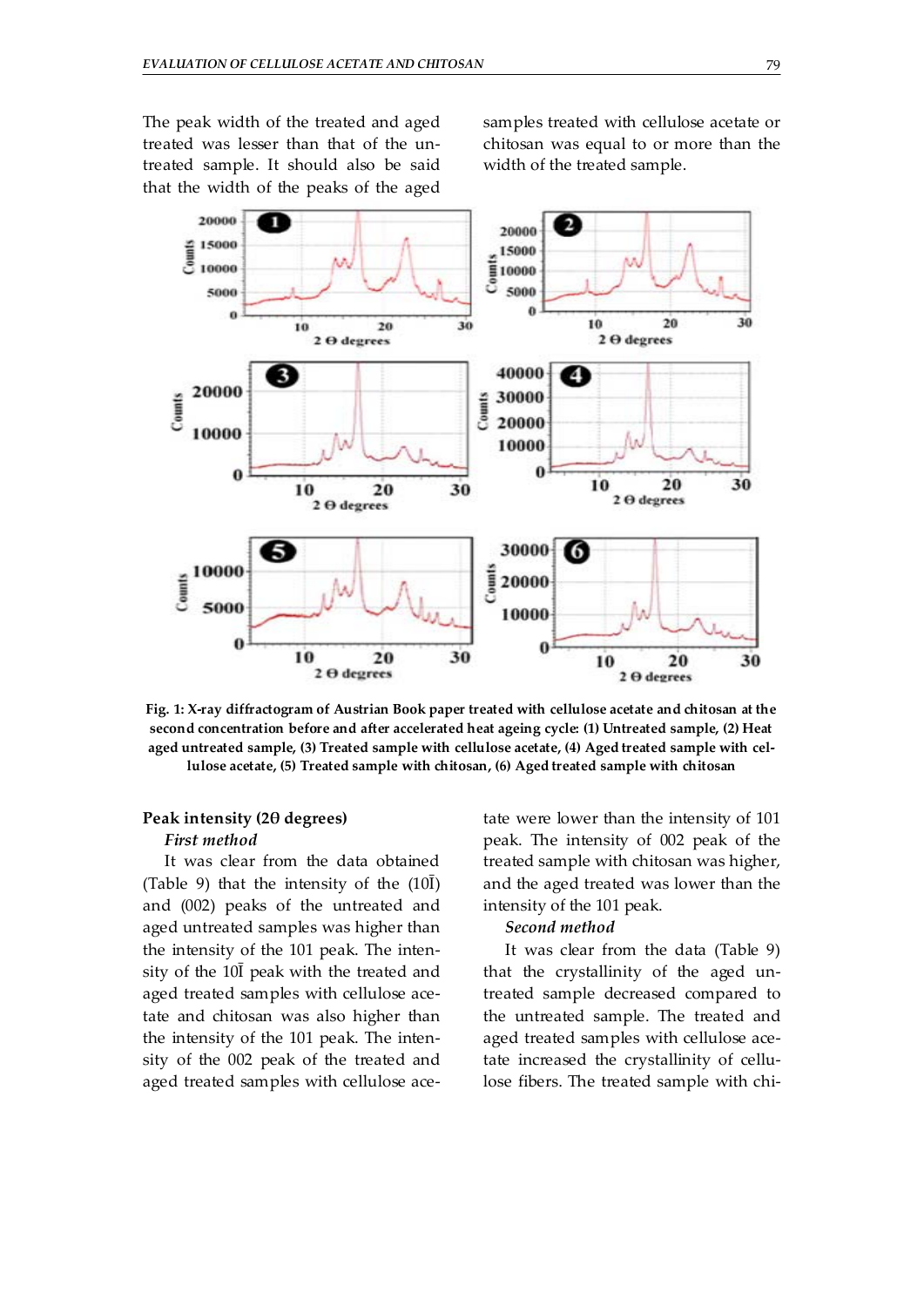tosan increased the crystallinity but the aged treated sample decreased the crystallinity of the cellulose fiber. Generally, it can be said that the results obtained by x-ray diffraction from cellulose acetate were better than the results obtained from chitosan.

| Table 9: Intensity and crystallinity index of the Austrian Book paper treated with cellulose acetate |
|------------------------------------------------------------------------------------------------------|
| and chitosan before and after accelerated heat ageing cycle at the second concentration              |

| <b>Samples</b>                             |       | Intensity of cellulose 1 | Crystallinity index |    |
|--------------------------------------------|-------|--------------------------|---------------------|----|
|                                            | 101   | 10E                      | 002                 |    |
| <b>UNTREATED SAMPLE</b>                    | 12500 | 1.8                      | 1.32                | 67 |
| Aged untreated sample                      | 13000 | 1.88                     | 1.27                | 64 |
| Treated sample with cellulose acetate      | 10000 | 2.7                      | 0.7                 | 79 |
| Aged treated sample with cellulose acetate | 16000 | 2.81                     | 0.59                | 79 |
| Treated sample with chitosan               | 9000  | 1.66                     | 1.5                 | 69 |
| Aged treated sample with chitosan          | 15000 | 2.27                     | 0.57                | 41 |



**Fig. 2: X-ray diffractogram of Rivista de Diritto Commerciale paper treated with cellulose acetate and chitosan at the second concentration before and after accelerated heat ageing cycle: (1) Untreated sample, (2) Heat aged untreated sample, (3) Treated sample with cellulose acetate, (4) Aged treated sample with cellulose acetate, (5) Treated sample with chitosan, (6) Aged treated sample with chitosan**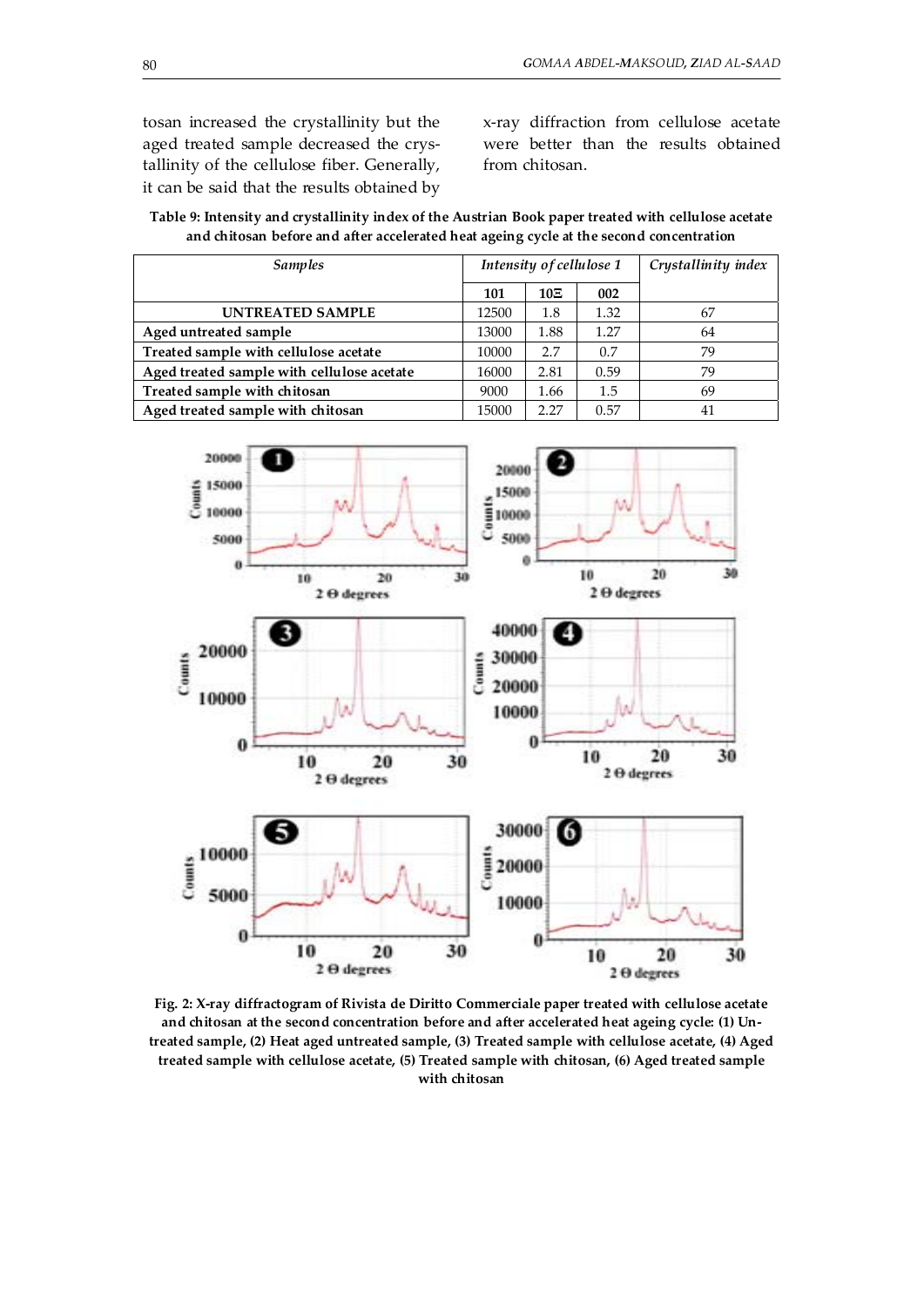# **X-RAY DIFFRACTION OF THE RI-VISTA DE DIRITTO COMMER-CIALE PAPER**

#### **Peak position (2θ degrees)**

It was clear from the data (Fig. 2) that the position of the peaks 101, 10Ī, 002 of the aged untreated sample was higher than the position of the same peaks of the untreated sample. It means that the heat ageing caused expanding of the dimension of the crystalline area. For the samples treated with cellulose acetate, the dimensions of the 101, 10Ī, and 002 peaks expanded more than those of the untreated samples. For the heat aged treated sample, the dimensions of the peak 101 was contracted and the dimensions of the peaks 10Ī and 002 were expanded. For the treated and aged treated samples with chitosan, the peaks 10Ī and 002 were expanded. The peak 101 was contracted after the treatment and the peak position was equal with the peak position of the untreated sample.

#### **Peak width (2θ degrees)**

The width of the peaks 101, 10Ī and 002 of the aged untreated sample were higher than the peak width of untreated sample. The width of the peaks 101, 10Ī and 002 of the treated and aged treated samples with chitosan and cellulose acetate were lower than the untreated and aged untreated samples.

# **Peak intensity (2θ degrees)**  *First method*

The data obtained (Table 10) showed that the intensity of the 101 peak of the aged untreated, treated and aged untreated samples was lower than the intensity of the untreated sample except with the treated sample with cellulose acetate. For the intensity of the peak  $(10\overline{I})$ of the aged untreated and treated sample with cellulose acetate was lower than the intensity of the untreated sample. The intensities of the aged treated sample with cellulose acetate, treated and aged treated samples with chitosan were higher than the intensity of the untreated sample. For the intensity of the peak 002, the aged untreated sample was higher and the treated and the aged treated samples with cellulose acetate and chitosan were lower than the intensity of the untreated sample.

# *Second method*

It was clear from the data (Table 10) that the crystallinity of the treated and aged treated sample with cellulose acetate and chitosan were lower than the untreated sample except with the treated sample with cellulose acetate.

**Table 10: Intensity and and crystallinity index of the Rivista de Diritto Commerciale paper treated with cellulose acetate and chitosan before and after accelerated heat ageing cycle at the second concentration** 

| <b>Samples</b>                             | Intensity of cellulose 1 |      |      | Crystallinity |
|--------------------------------------------|--------------------------|------|------|---------------|
|                                            | 101                      | 10E  | 002  | index         |
| <b>UNTREATED SAMPLE</b>                    | 18000                    | 2.17 | 0.83 | 53            |
| Aged untreated sample                      | 13000                    | 1.77 | 1.23 | 56            |
| Treated sample with cellulose acetate      | 27500                    | 0.84 | 0.29 | 56            |
| Aged treated sample with cellulose acetate | 12000                    | 2.5  | 0.66 | 50            |
| Treated sample with chitosan               | 16000                    | 2.63 | 0.34 | q             |
| Aged treated sample with chitosan          | 8500                     | 2.35 | 0.53 | 33            |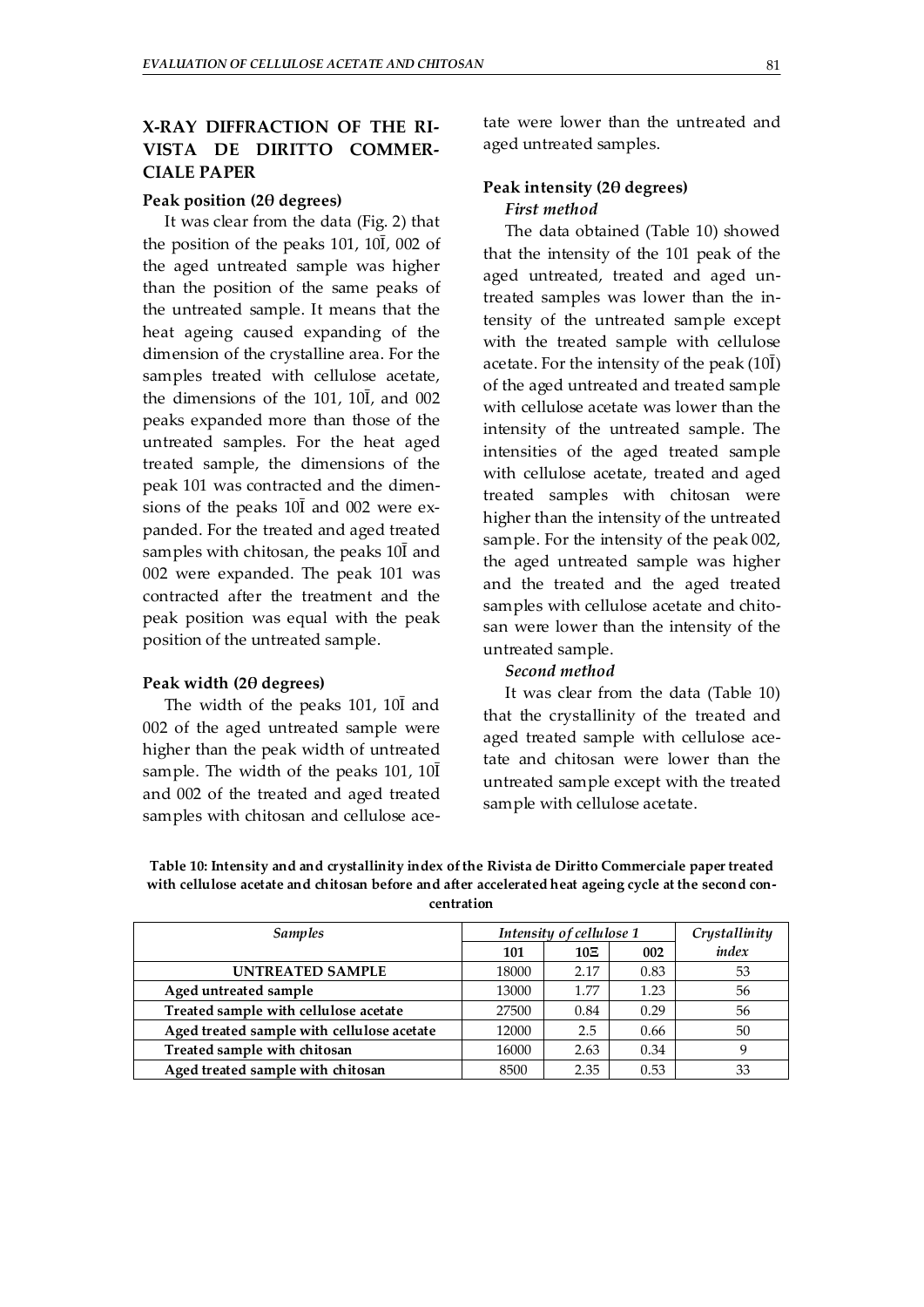# *Investigation of the surface morphology by SEM*

It was clear from the data (Fig. 3A) that the fibers of the untreated sample were very clear and strong. The fibers were from Agricultural fibers. The distances between fiber structures were very close. The distribution of the fibers was changes with the changes of the ageing technique. With heat aged sample (Fig.3B), there was very this cracks, the distribution of the fibers was randomly. With heat aged sample (Fig.3C) some destruction was noticed and the fibers seem to be very week. The low reduction of the fiber structure was noticed from heat aged sample (Fig.3D).

 After the treatment of the Austrian Book paper with cellulose acetate (Fig. 4A), the fibers became more strong and smooth. The penetration of the polymer used was very good. With heat-moist-light ageing (Fig. 4B), some destruction was noticed. The bibbers became little thin compared to the untreated sample. With heatmoist ageing (Fig. 4C), the destruction was more than with heat-moist-light ageing. Very small amount of the fillers was noticed. With heat ageing (Fig. 4D), the fibers were stronger compared to the other ageing techniques used. The treatment of the Austrian Book paper sample with chitosan, the distance between the fiber structures was not noticed (Fig. 5A).

The penetration of the polymer was not good compared with cellulose acetate. With heat-moist-light (Fig. 5B)), high destruction was noticed. The destruction with heat-moist ageing (Fig. 5C) was less compared with heat-moist-light ageing cycle. The lower destruction was obtained from heat ageing cycle (Fig. 5D).

For the untreated Rivista de Diritto Commerciale paper (Fig. 6A), the fibers was from wood fibers. the fibers were flat and coarse. With heat-moist-light ageing (Fig. 6B), many destruction such as cracks, and not complete fillers were also noticed. The filler seems to be from calcite. With heat-moist ageing (Fig. 6C), the signs of the wood fibers were also noticed. Much destruction was observed. The effect of heat ageing cycle was lesser than the other ageing methods used.

For the treated sample with cellulose acetate (Fig. 7A), the fibers were strong and smooth and the penetration of the polymer between the fiber structure was goo. It can be said that little destruction was noticed with all ageing cycles (Figs. 7B, 7C and 7D). The fibers treated with chitosan (Fig. 8A) were covered with the polymer used. The fibers were strong. Very big destruction was obtained with all ageing cycles (Figs. 8B, 6C and 8D) especially with heat-moist-light ageing. The lower destruction was obtained from heat aged sample (Fig. 8D).



**Fig. 3: Scanning electron micrographs of the untreated and aged untreated of the Austrian Book paper: (3A) Untreated sample (Magn. 1000), (3B) Heat-moist-light aged untreated sample (Magn. 1000), (3C) Heat-moist aged untreated sample (Magn. 1000) (3D) Heat aged untreated sample (Magn. 1000).**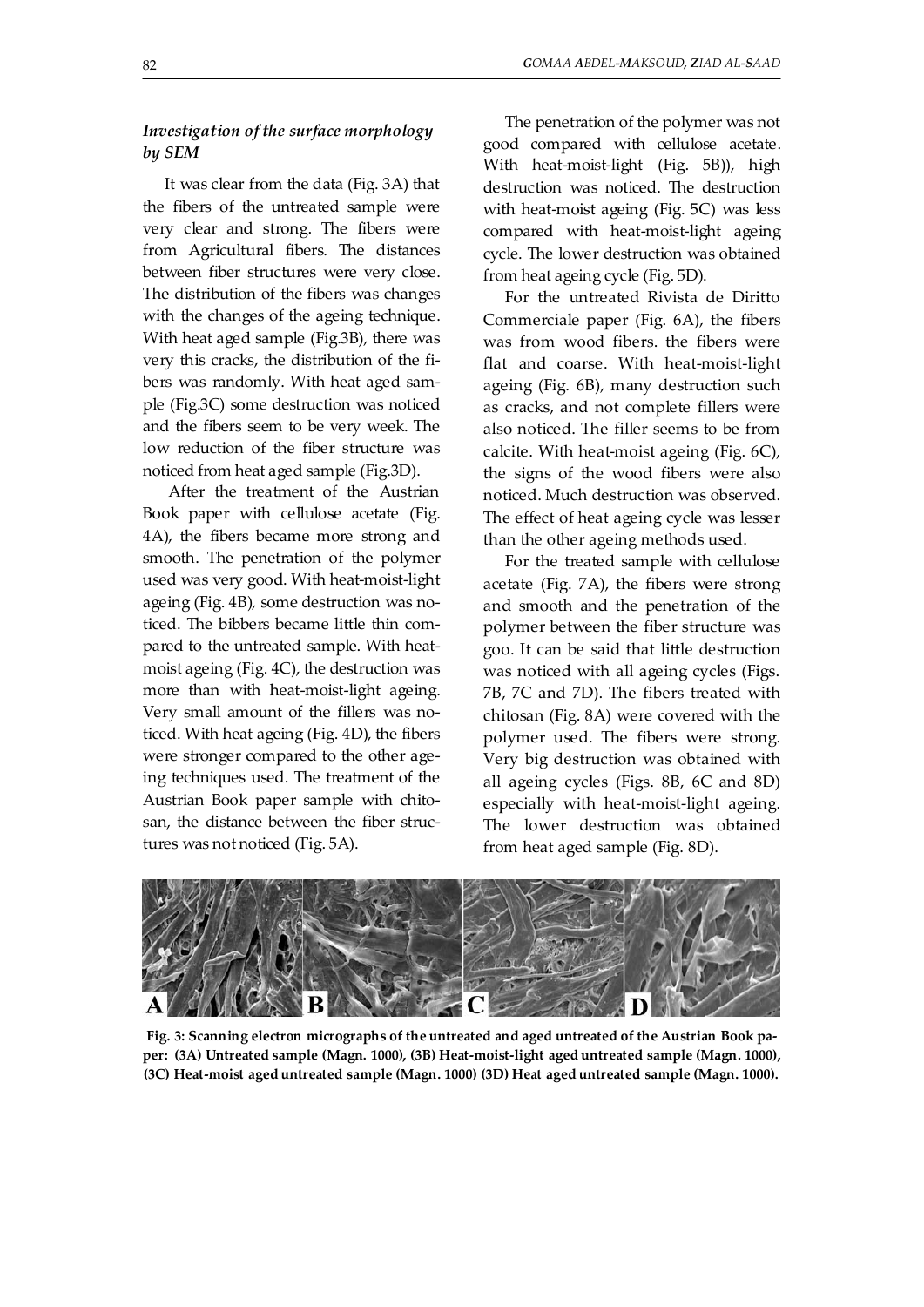

**Fig. 4: Scanning electron micrographs of the treated and aged treated of the Austrian Book paper with cellulose acetate at the second concentration: (4A) Treated sample (Magn. 1300), (4B) Heatmoist-light aged treated sample (Magn. 1300), (4C) Heat-moist aged treated sample (Magn. 1300), (4D) Heat aged treated sample (Magn. 1300)** 



**Fig. 5: Scanning electron micrographs of the treated and aged treated of the Austrian Book paper with chitosan at the second concentration: (5A) Treated sample (Magn. 900), (5B) Heat-moist-light aged treated sample (Magn. 1100), (5C) Heat-moist aged treated sample (Magn. 1000), (5D) Heat aged treated sample (Magn. 1000)** 



**Fig. 6: Scanning electron micrographs of the untreated and aged untreated of the Rivista de Diritto Commerciale paper: (6A) Untreated sample (Magn. 600), (6B) Heat-moist-light aged untreated sample (Magn. 600), (6C) Heat-moist aged untreated sample (Magn. 600) (6D) Heat aged untreated sample (Magn. 600).** 



**Fig. 7: Scanning electron micrographs of the treated and aged treated of the Rivista de Diritto Commerciale paper with cellulose acetate at the second concentration: (7A) Treated sample (Magn. 1100), (7B) Heat-moist-light aged treated sample (Magn. 1000), (7C) Heat-moist aged treated sample (Magn. 1000), (7D) Heat aged treated sample (Magn. 900)**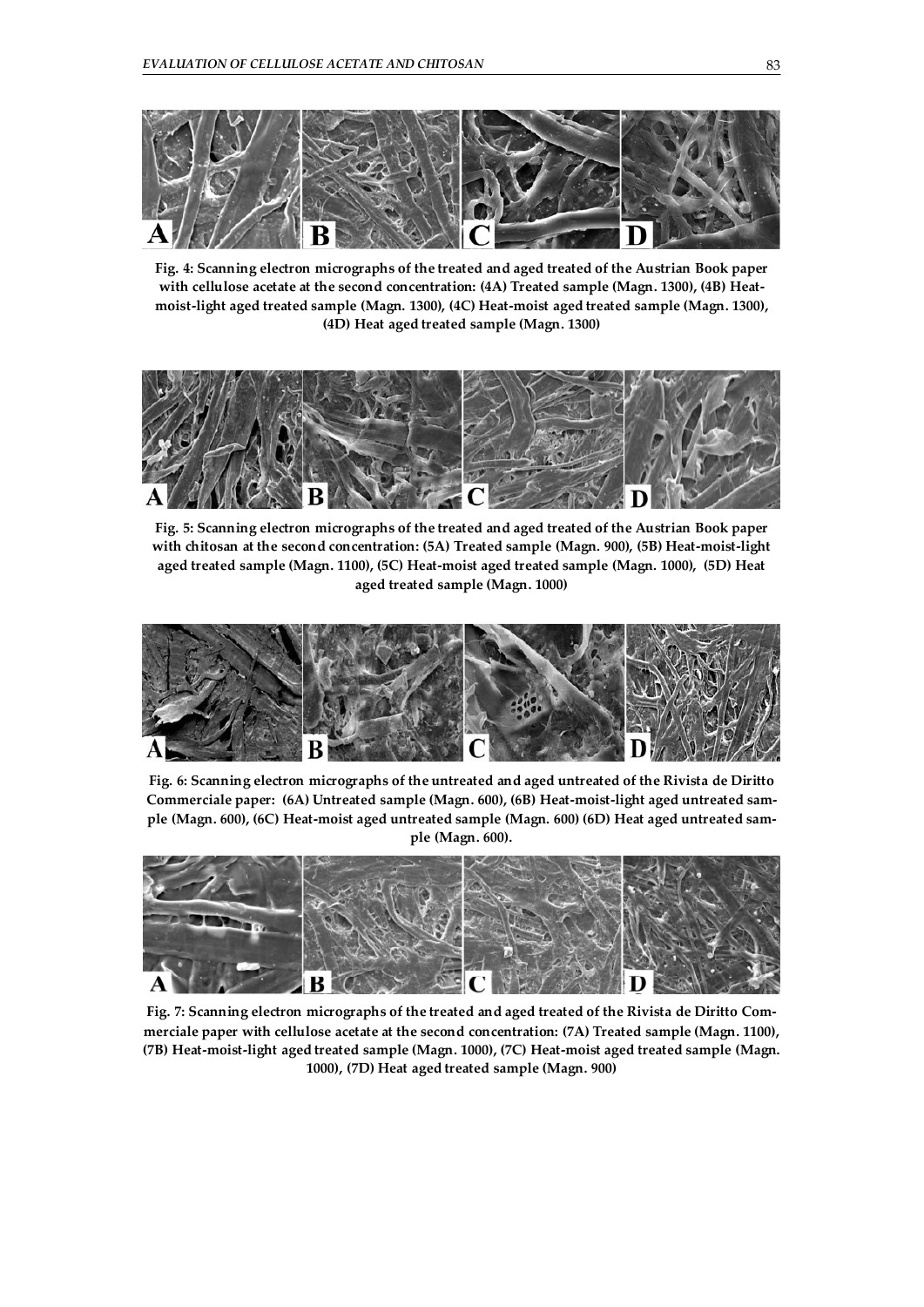

**Fig. 8: Scanning electron micrographs of the treated and aged treated of the Rivista de Diritto Commerciale paper with cellulose acetate at the second concentration: (8A) Treated sample (Magn. 1000), (8B) Heat-moist-light aged treated sample (Magn. 1000), (8C) Heat-moist aged treated sample (Magn. 2000), (8D) Heat aged treated sample (Magn. 1000)**

# **CONCLUSIONS**

- 1. The first and second concentrations of cellulose acetate and chitosan succeeded to treat Austrian Book paper and "Rivista di Diritto Commerciale" paper. The third and fourth concentrations should be rejected. The results obtained show that the mechanical properties (tensile strength and elongation) of Austrian Book papers treated with cellulose acetate and chitosan were better than tensile strength and elongation of "Rivista di Diritto Commerciale" treated with the same polymers.
- 2. The results confirmed that the treatment of the Austrian Book paper samples with polymers decreased the color difference (ΔE). ΔE values of the treated and aged treated samples were better than the ΔE of the aged untreated samples.
- 3. For the Austrian Book paper, the heat ageing cycle slightly affected the peak positions. Some peaks increased and the other decreased the crystallinity dimension. It can be added that the increasing or decreasing in the crystallinity dimensions was considered very low. This indicates that the untreated or treated paper had good stability towards ageing method.
- 4. By the study of the crystallinity index, it was clear that the use of cellulose acetate increased the crystallinity of the Austrian Book paper before and after heat ageing cycle. The use of chitosan increased the crystallinity before ageing and decreased the crystallinity after heat ageing.
- 5. The crystallinity of cellulose fibers of the Rivista de Diritto Commerciale was affected by the use of polymers. The crystallinity of the sample treated with cellulose acetate was better than the crystallinity of the untreated sample. The crystallinity of the aged sample treated with cellulose acetate, treated and aged treated samples with chitosan was lower than the crystallinity of the untreated sample;
- 6. The surface morphology of the papers treated with cellulose acetate was better than the papers treated with chitosan at the second concentration. The surface morphology of the Austrian Book paper treated with the polymers used was better than the Rivista de Diritto Commerciale papers treated with the same polymers. The second concentration was the best concentration for the papers treated with cellulose acetate and chitosan.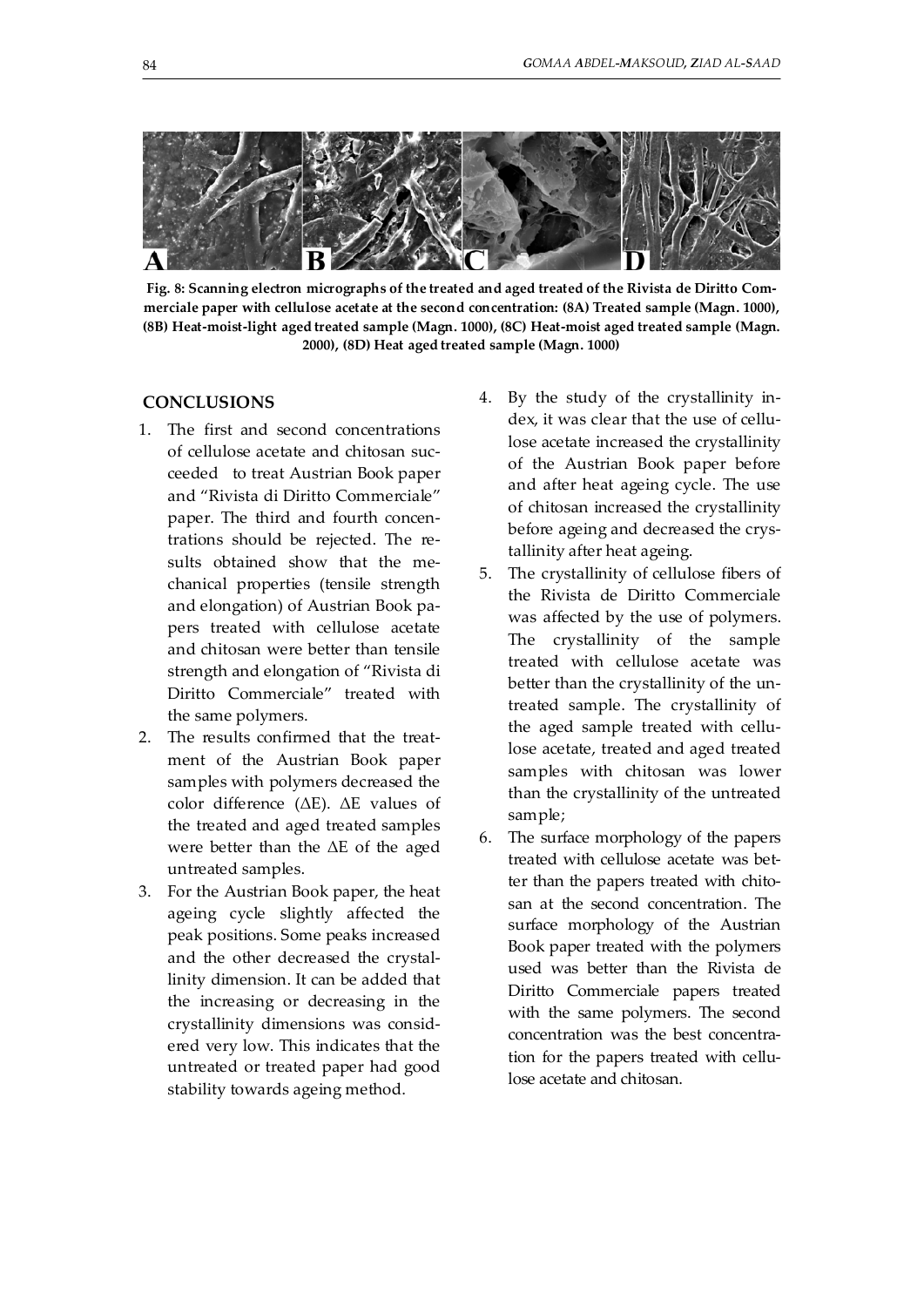# **REFERENCES**

- Abdel-Maksoud, G., Marcinkowska, E. (1999) Evaluation of vegetable tanned leather after artificial ageing compared with archaeological samples, ICOM Committee for Conservation, 12th triennial meeting Lyon, 29 August-3 September: P. 913.
- Abdel-Maksoud, G., Marcinkowska, E. (2000) Changes in some properties of aged and historical parchment, *Restaurator*, Vol. 21, 138-157.
- Baker, M.T. (2001) Historic textiles, papers, and polymers in museums, Chapter 10 "polymers in museums", Edited by Jeanette M. Cardamore and Marry T. Baker, American Chemical Society, Washington, Oxford University press, 128- 135.
- Ballany, J., Littejohn, D., Pethrick, R.A., Quye, A. (2001) Historic textiles, papers, and polymers in museums, Chapter 12 "Probing the factors that control degradation in museum collections of cellulose acetate artefacts", Edited by Jeanette M. Cardamore and Marry T. Baker, *American Chemical Society*, Washington, Oxford University press, 145-165.
- Billmeyer, F.W., Saltzman, M. (1981) Principles of Color Technology, New York, Wiley.
- Botti, L., Impagliazzo, G., Mantovani, O., Ruggiero, D. (1996) Investigation of some polymers for the protection of paint films, In: I*nternational Conference on Conservation and Restoration of Archive and Library Materials*, Instituto Centrale per la Patologia del Libro, Roma, April 22<sup>nd</sup> – 29<sup>th</sup>, 564.
- Chamberlain, D.C., Priest, D.J. (1998) Comparison of physical and chemical methods for analyzing cellulose degradation following artificial ageing treatment, *Cellulose Chemistry and Technology*, 32, 35-41.
- Dimick, B.E. (1976) *The importance of the structure of alkali metal hydroxide solutions in decrystallizing cellulose I*, Doctor's dissertation, the Institute of Paper Science and Technology, Atlanta, Georgia.
- El-Easely, A.M., Meeklenburg, M.F. (2004) Experimental results of aged treated paper with some consolidants, *Proceeding of the International Conference "durability of paper and writing"* November 16-19, Ljubljana, Slovenia, 65-67.
- Hanus, J., Komornikova, M., Minarikova, J. (1995) Influence of boxing materials on the properties of different paper items stored inside, *Restaurator* 16, 194-208.
- Hanus, J., Komornikova, M., Minarikova, J. (1996) Changes in some mechanical properties of paper during aging in an archival box. In (Bridgland, J., ed.): *11th Triennial Meeting Edinburgh*, Scotland 1-6 September, Preprints volume II. ICOM Committee for Conservation, Paris, 510-516.
- Havernans, J. (2004) Encapsulation and ageing of paper, *Proceeding of the International Conference "durability of paper and writing"* November 16-19, Ljubljana, Slovenia: 41-43.
- Horder, A., 1990, Guide for the care and preservation of microfilms in tropical countries, UNESCO, Paris, 76.
- Joshi, A., Bhanot, V. (2005) Effect of accelerated ageing on the tensile index of a synthetic insulation paper, NDT & E International, 38, 394-396.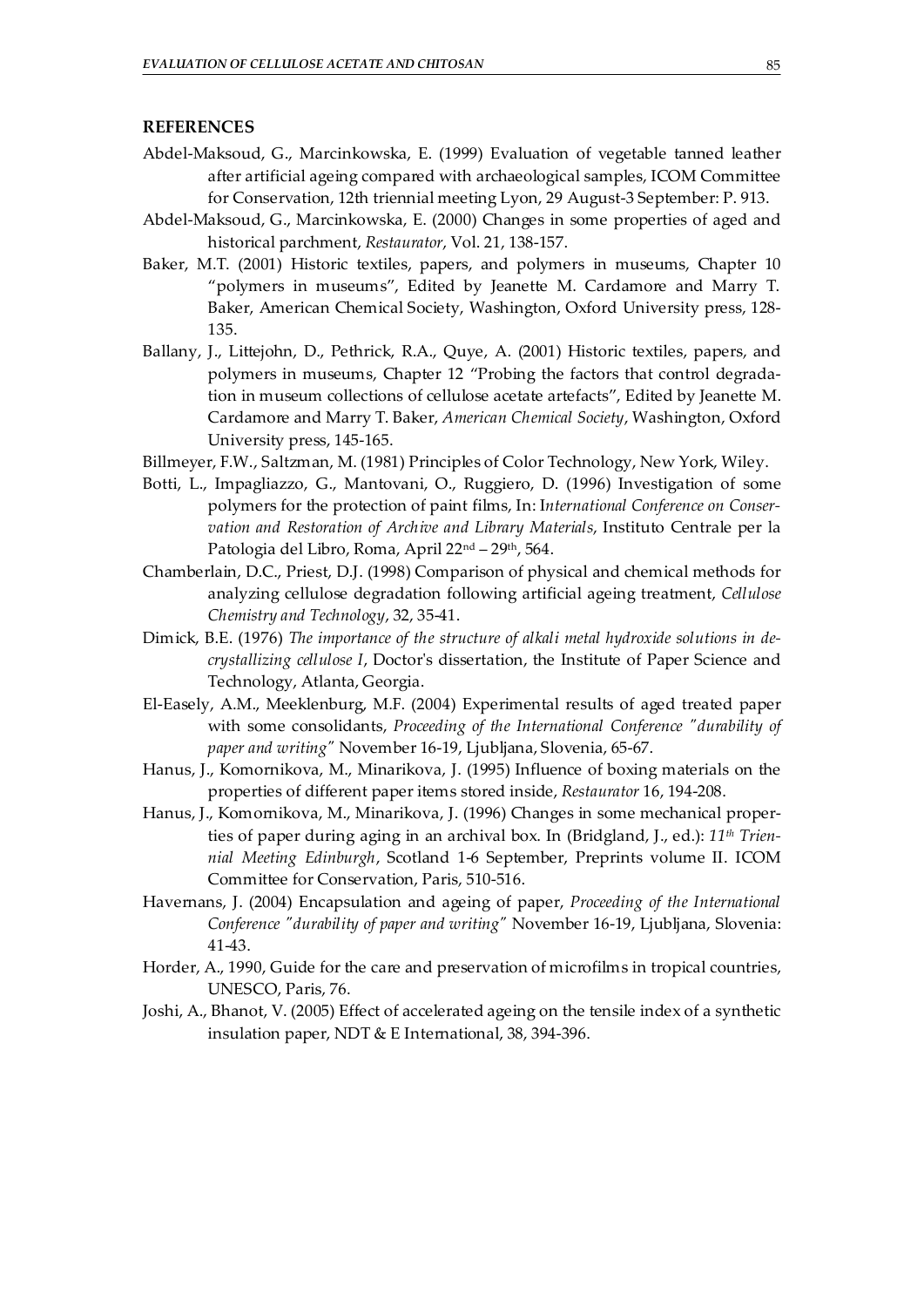- Junior, J.L.P. (1999) The development of Micro-analytical methodologies for the characterization of the condition of paper, 9<sup>th</sup> International Congress of IADA, Copenhagen, August 15-21, 107-114.
- Kočar, D., Strlic, M., Kolar, J., Rychly, J., Matisova-rychla, Pihlar, B. (2005) Chemiluminescence from paper III: the effect of superoxide and water, *Polymer Degradation and Stability*,Vol. 88, 407-414.
- Lattuate-Derieux, A., Bonnassies-Termes, S., Lavėdrine, B. (1997) Characterisation of compounds emitted during natural and artificial ageing of a book. Use of headspace – solid – phase micro extraction/ gas chromatography/ mass spectroscopy, *Cultural Heritage*, Vol. 7, 123-133.
- Lenter, M.C., Vodopivec, J. (1997) Influence of paper raw materials and technological conditions of paper manufacture on paper aging, *Restaurator*, Vol. 18, 73-91.
- Łojewaka, J., Miśkowiec, P., Proniewicz, L.M. (2004) Oxidative and hydrolytic path of paper degradation studied by In-situ FTIR Transmission Spectroscopy, Proceeding of the International Conference "durability of paper and writing" November 16-19, Ljubljana, Slovenia, 24-25.
- McNatt, J.D., Link, C.L. (1989) Analysis of ASTM D 1037 accelerated ageing test, Forest Products Journal, Vol. 39, No. 10, 51-57.
- Mendenhall, G.D., Kelly, G.B., Williams, J.C. (1981) The application of several empirical equations to describe the change of properties of paper on accelerated aging. In (Williams, J.C., ed.): Preservation of paper and textiles of historic and artistic interest. II. American Chemical Society (Advances in Chemistry Series 193), Washington DC, 177-188.
- Missori, M., Righini, M., Storoce, M.S., Congiu Castellano, A., Selci, S. (2004) The effect of artificial ageing and sizing on discoloration of paper studied by UV-VIS-NIR Spectroscopy in comparison to ancient paper, Proceeding of the International Conference "durability of paper and writing" November 16-19, Ljubljana, Slovenia, 47-49.
- Pearlstein, E. J., Cabelli, D., King, A., Indicator, N. (1982) Effects of eraser treatment on paper, *Journal of the American Institute for Conservation*, Vol. 22, 1-12.
- Ponce-Jimenez, M.D.P., Toral, F.A.L., Fornue, E.D., 2002, Antifungal protection and sizing of paper with chitosan salts and cellulose ethers. Part I: physical effects, *Journal of American Institute for Conservation*, Vol. 41, No.3, 243-254.
- Ponce-Jimenez, M.D.P., Toral, F.A.L., Gutierrez-Pulido, H., 2002, Antifungal protection and sizing of paper with chitosan salts and cellulose ethers. Part II: Antifungal effects, *Journal of American Institute for Conservation*, Vol. 41, No. 4, 255-268.
- Porch, H.J. (2000) Rate of paper degradation "the predictive value of artificial ageing tests, European Commission on Preservation and access, Amsterdam, 2000, 1- 40.
- Proniewicz, L.M., Paluszkiewicz, C., Birczyńska, A.W., Barański, A. Putka, D. (2002) FT-IR and FT-Raman study of hydrothermally degraded groundwood containing paper, molecular structure, Vol. 614, 345-353.
- Schaeffer, T.T., Baker, M.T., Blyth-Hill, V., Reyden, D.V.D. (1992) Effects of aqueous light bleaching on the subsequent aging of paper, *Journal of the American Institute for Conservation*, Vol. 31, 289-311.